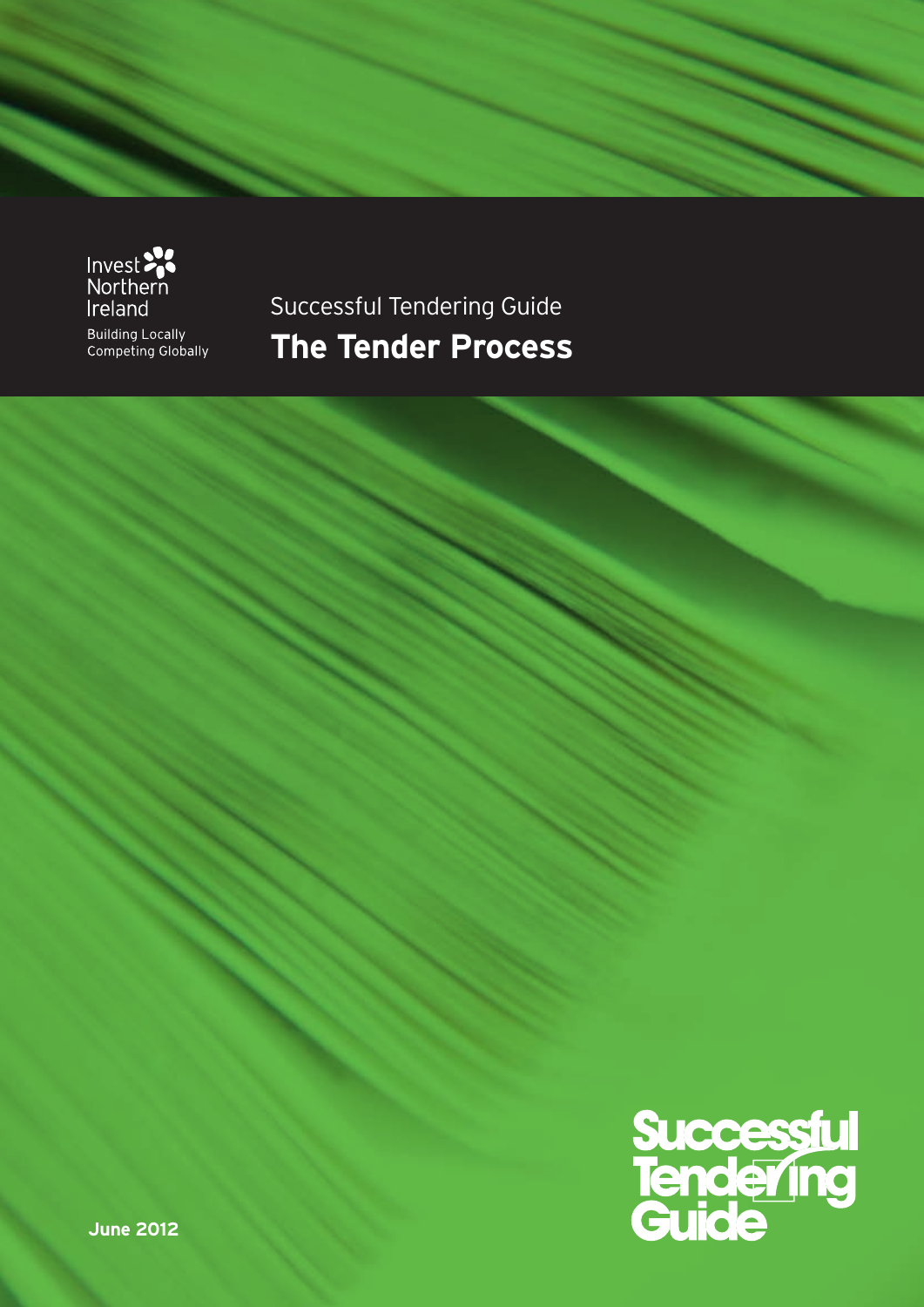

# **Contents**

| <b>Bid or No Bid</b>                                                          | $\mathbf{1}$    |
|-------------------------------------------------------------------------------|-----------------|
| <b>First steps</b>                                                            | $\overline{c}$  |
| <b>Bid or No Bid decision</b>                                                 | 3               |
| <b>Bid/No Bid Questions</b>                                                   | 3               |
| <b>Tools</b>                                                                  | 5               |
| Preparing a bid plan                                                          | 11              |
| The Bid Team                                                                  | 11              |
| Bid Kick-Off Meeting/<br><b>Brainstorming Session</b>                         | 12              |
| The Bid Plan                                                                  | 13              |
| <b>Tools</b>                                                                  | 14              |
| <b>Writing a successful</b><br>tender response                                | 20              |
| Keep it simple, yet professional                                              | 20              |
| Address exactly what the Buyer asks<br>for, and ONLY what the Buyer asks for! | 20              |
| <b>Writing Style</b>                                                          | 20              |
| <b>Format and Presentation</b>                                                | 20              |
| <b>Proposal Sections</b>                                                      | $\overline{21}$ |
| The Approach/Solution                                                         | 21              |

| Pricing                                             | 21              |
|-----------------------------------------------------|-----------------|
| <b>Other Information</b>                            | 22              |
| Review Cycle and Sign Off                           | 23              |
| Submission                                          | 24              |
| <b>Submitting Hard Copy Tender</b><br>Documentation | 24              |
| <b>Submitting Electronically</b>                    | 25              |
| <b>Post submission</b>                              | 27              |
| <b>Tender Evaluation</b>                            | 27              |
| <b>Internal Debrief Meeting</b>                     | 27              |
| Presentations/Interviews/Site Visits                | 28              |
| <b>Evaluation Feedback</b>                          | $2\overline{9}$ |
| <b>Complaints Process</b>                           | 30              |
| Updating the Bid Repository<br>and Documentation    | 30              |
|                                                     |                 |
| Tools                                               | 30              |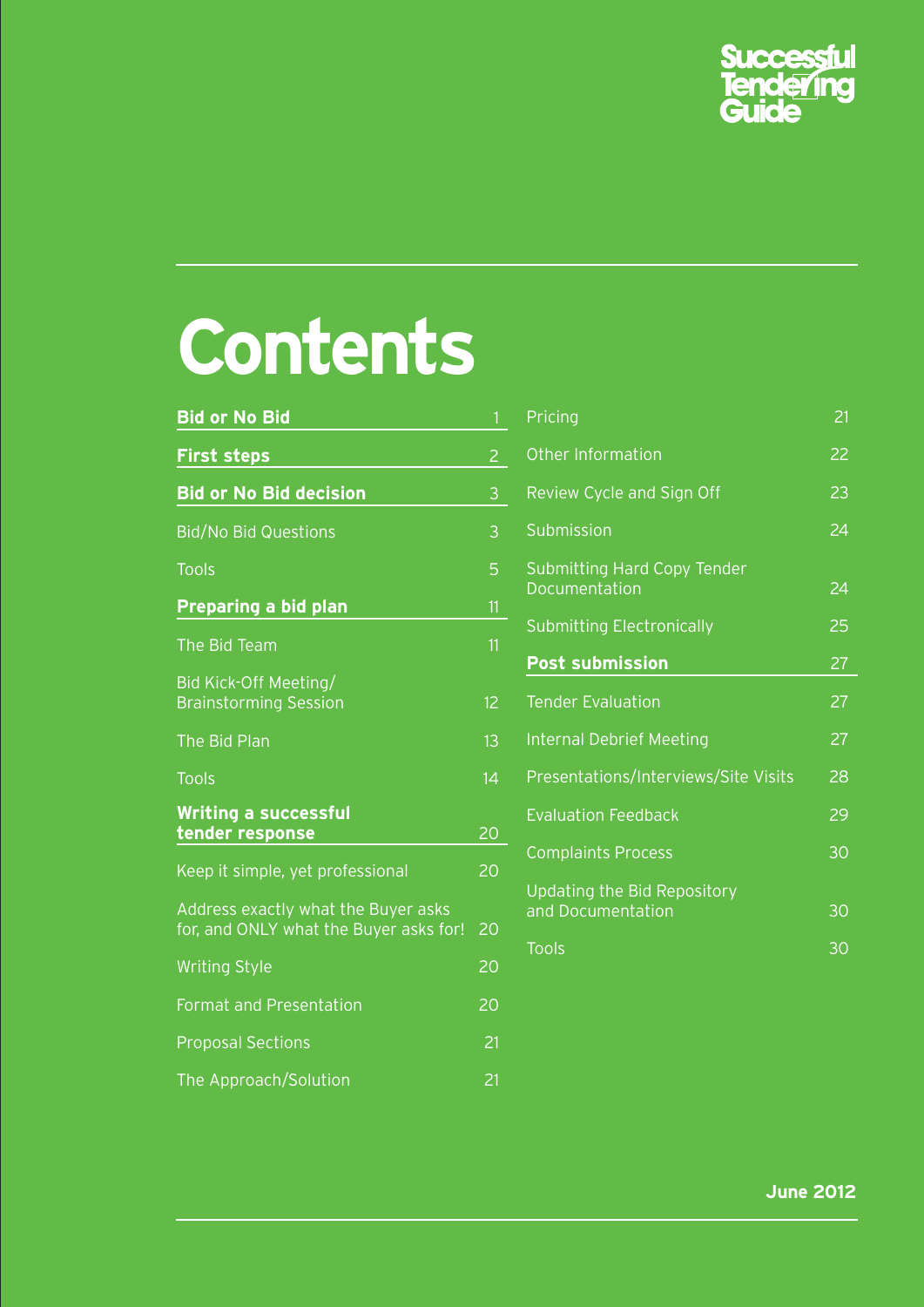# **Bid or No Bid**

**Be patient and wait for the tender opportunity that is right for your business – it is a waste of time tendering for contracts that you are not going to win.**

**The most common reason for lack of success is poor choice of tender opportunity.**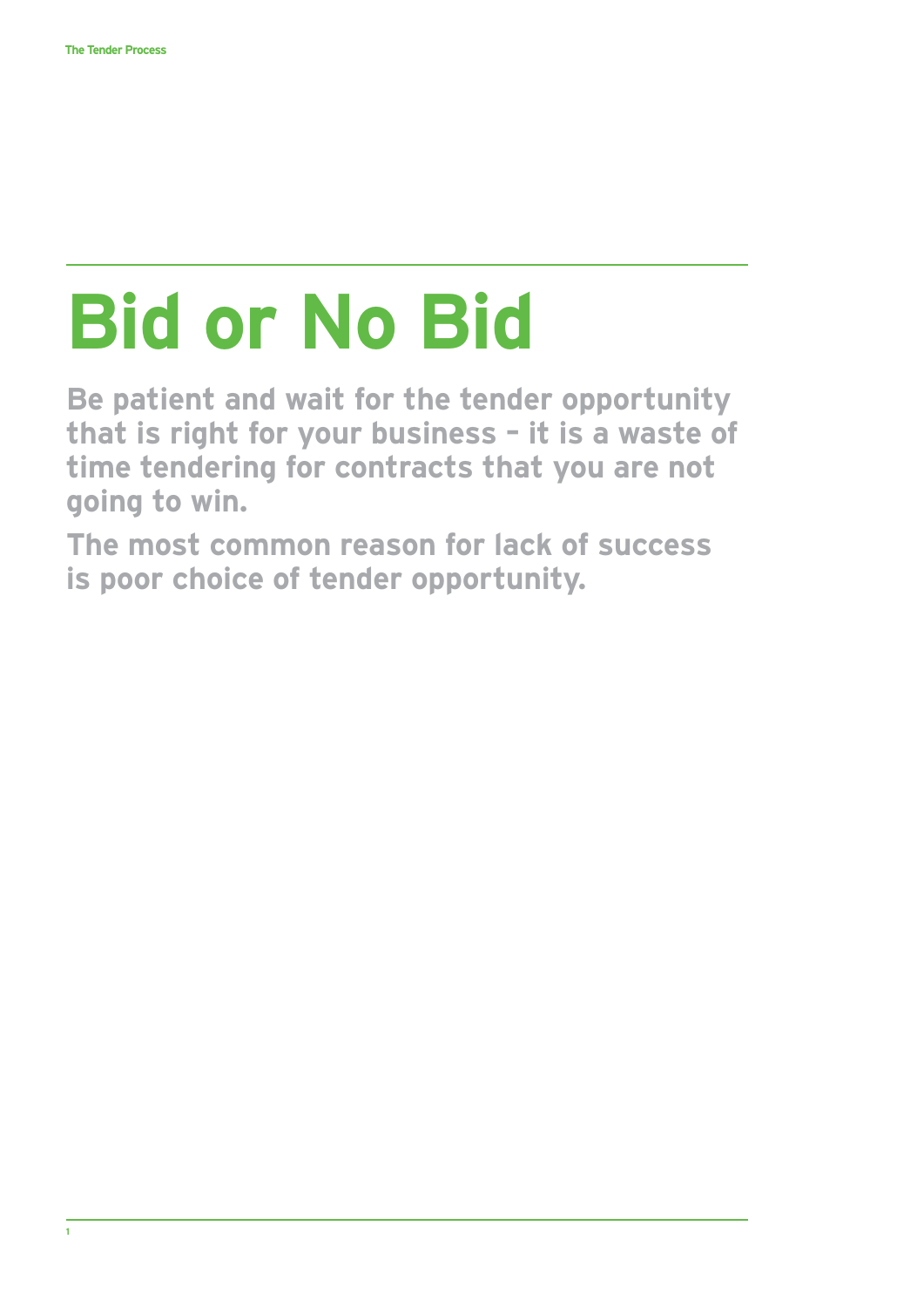

# **First steps**

When you receive notification of a tender which is of interest:

- Download all documentation and store it in a separate folder on your computer system. If only a hard copy of the tender document is available make copies and keep the original safe. Do not mark the original in any way as it will be needed for final submission.
- Inform the core bid team and circulate the key documents to them.
- Read the documents thoroughly. Assessing whether a tender is right for your business is not always possible from the short tender notification description or summary, so you may require a detailed look at the tender documents and specifications.

In particular read the contract – sometimes there are terms within the contract which companies are not prepared, or unable, to fulfil, for example, areas around intellectual property.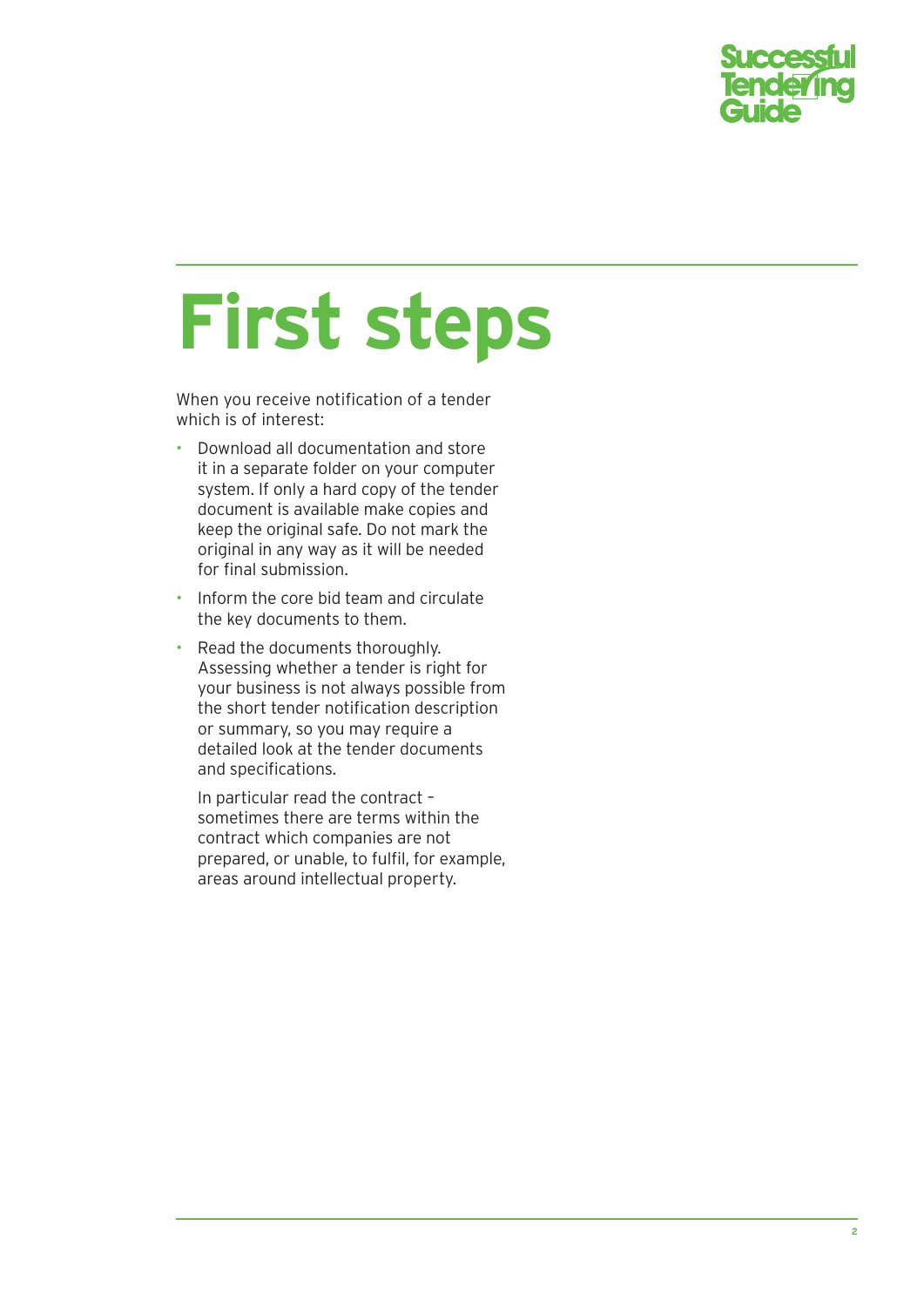# **Bid or No Bid decision**

**The decision to bid or not to bid for a contract should be a carefully considered process balancing the opportunity, against a realistic evaluation of the likelihood of success. The approach should be systematic, incorporating a scoring matrix or key bid/no bid questions which will help evaluate the decision and remove any emotion that may be associated with the opportunity.**

# **Bid/No Bid Questions**

#### **What are the mandatory requirements (for example financial stability, quality accreditations) and can we meet them?**

Buyers generally ask for (audited) accounts from the last three years. Has your business seen year-on-year growth and if not is there a valid explanation for why not?

If requirements are not mandatory then can you demonstrate that your business is operating to a set of standards that are equivalent? For example, your business may not be ISO accredited, but may use an internal quality system.

#### **Can we show relevant experience? Have we done this type of work before? Do we need to partner?**

Buyers like suppliers who can prove they can do the job, therefore references from similar organisations for similar work are ideal. If you haven't got these, you will need to show you have transferable skills from customers with similar needs.

If the experience is not a 'core competence' (in other words it represents only a small element your business's work) think carefully.

If there are some areas that your business cannot manage, the chances of qualifying or winning the tender are seriously reduced. You may need to consider partnering.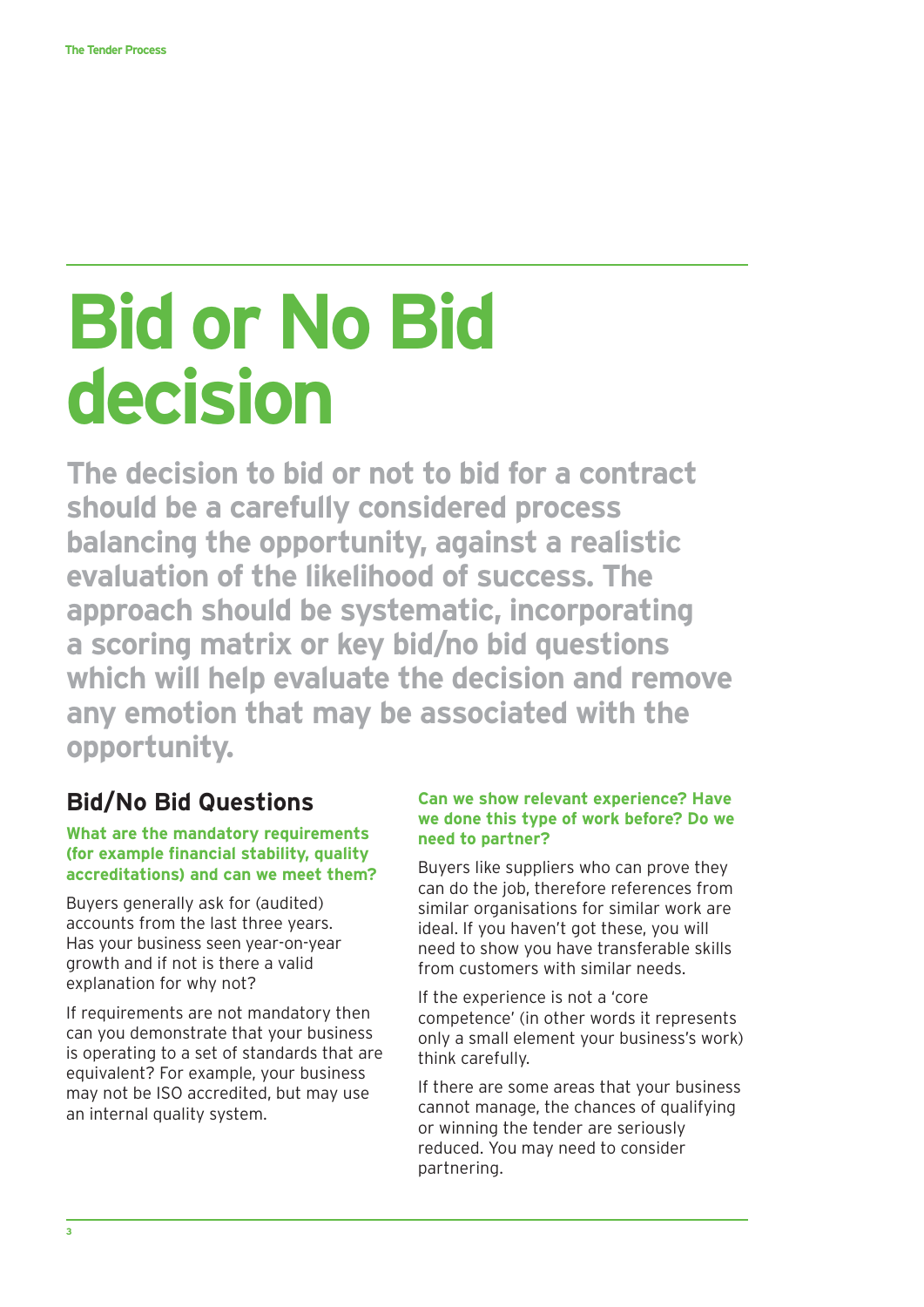

#### **Who is the competition?**

Do you know how many others you will be competing with and who they are? How do your strengths and weaknesses compare with theirs? Does a competitor have an existing contract with the Buyer? Who is currently servicing the contract?

#### **Is the contract the right size for my business? Will this clash with any existing or upcoming work?**

It is risky to bid if a tender value is more than 25% of turnover. Buyers will check that the tender contract value will not be too much for the company to handle. Do not overstretch the business to the point where service or quality issues will arise.

#### **What is the profit potential? What impact will there be on the business cashflow?**

Winning a contract can put a strain on a business's financial resources. It is important to fully understand and assess the risk of the working capital requirements of the contract and whether your business can support any peaks that may occur. A careful assessment should be made at this point of the potential profit to be made. Is it likely that you will be forced to bid low? If so, is it still worthwhile to take on the work, even at a marginal price to perhaps reinforce your position in the sector?

#### **Do we have sufficient resource to respond professionally within the deadline?**

Tender writing is time consuming – you will need to invest a significant amount of time and resource to creating a winning bid. There is no minimum limit on the deadline for tenders, but typically the timeframe falls between two and four weeks.

Depending on the type of contract and Buyer, the bid/no bid decision can be quite straightforward or may take some consideration, balancing a set of points for and against. To help with the process it is useful to have a consistent procedure in place to ensure that time and money are not spent wastefully on contract opportunities which are to no economic or strategic benefit. A standard bid/no bid form can be a useful tool to assist with the decision.

If you decide not to bid, and you were invited to do so directly by the Buyer, tell the Buyer as soon as possible of your intention. Explain carefully, in a conscientious way, the reasons for your decision, being careful not to prejudice your chances of being invited to bid for other work in the future.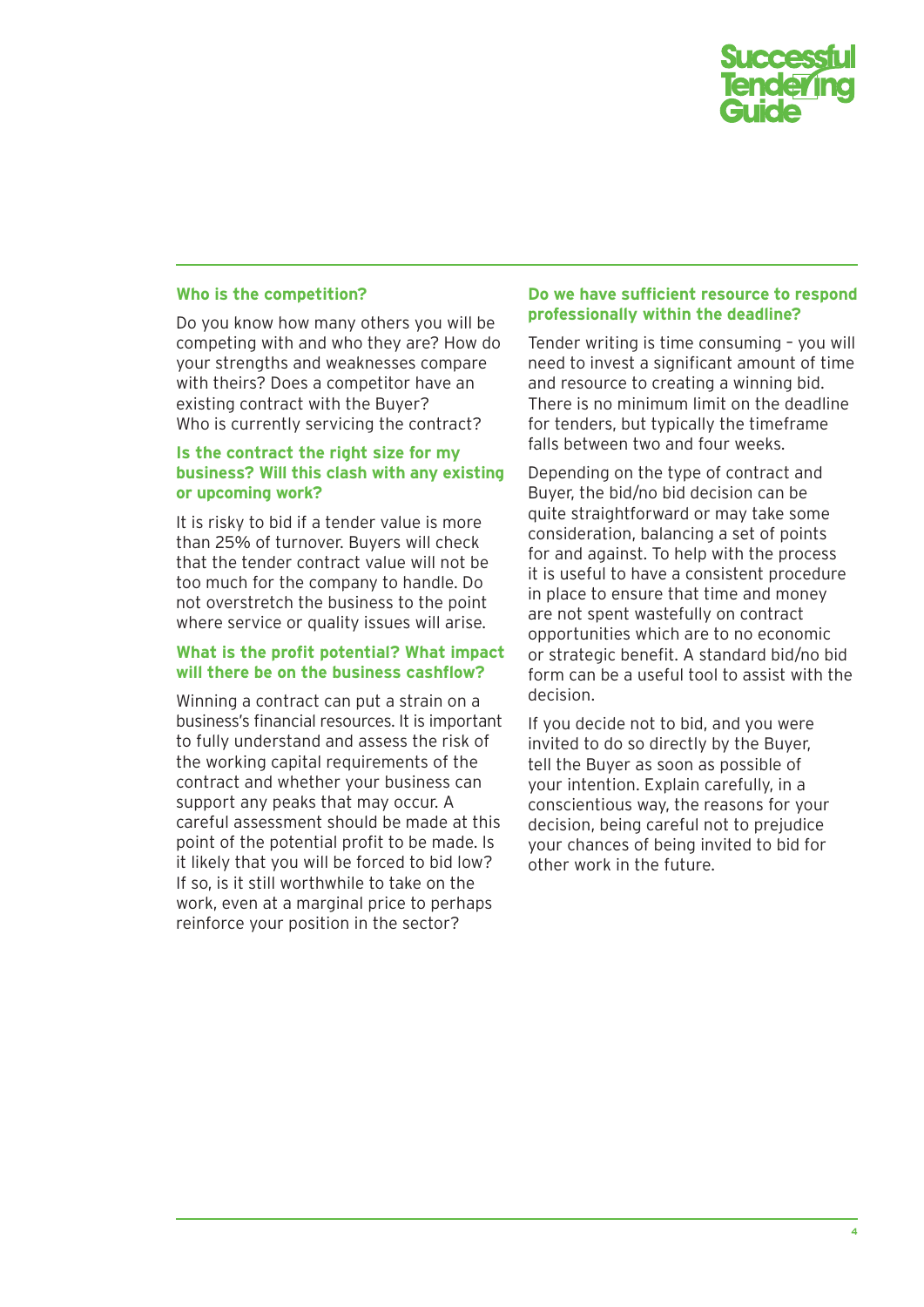# **Tools**

# **Bid/No Bid Form**

| <b>TENDER INFORMATION</b>        |               |
|----------------------------------|---------------|
| Tenderer:                        | Tender Title: |
| <b>Contact Name and Details:</b> | Description:  |

| <b>SERVICE/PRODUCT CHECKLIST</b> |  |              |  |                        |  |                               |
|----------------------------------|--|--------------|--|------------------------|--|-------------------------------|
| <b>Bid Type</b>                  |  | Source       |  |                        |  | <b>Type of Business</b>       |
| PQQ                              |  | Newspaper    |  | New Client             |  | (add company<br>service list) |
| <b>ITT</b>                       |  | Alert system |  | <b>Existing Client</b> |  |                               |
| Framework                        |  |              |  | <b>Repeat Business</b> |  |                               |
|                                  |  |              |  |                        |  |                               |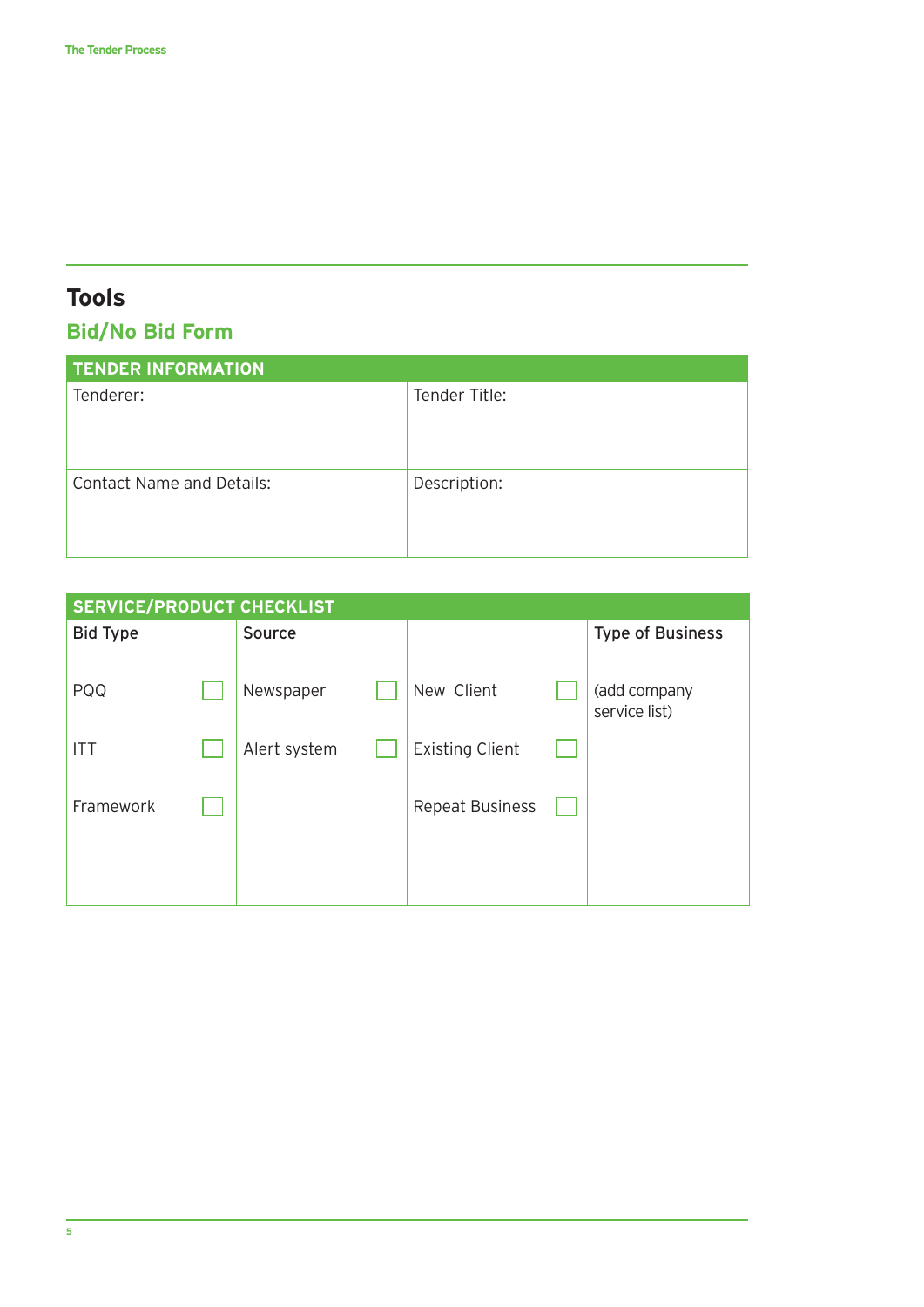

| <b>BID COSTS (SEPARATE SHEET)</b> |                                          |  |  |  |
|-----------------------------------|------------------------------------------|--|--|--|
| <b>Total Resource Cost</b>        | <b>Expected Contract</b><br>Value/Budget |  |  |  |
| <b>Total Materials</b>            | <b>Expected Margin</b>                   |  |  |  |
| <b>Other Costs</b>                | <b>Business Target</b><br>Margin         |  |  |  |
| Total                             | % Contract Values<br>vs Turnover         |  |  |  |

| <b>TIMESCALES</b>             |                                 |
|-------------------------------|---------------------------------|
| Bid Due Date:                 | <b>Estimate Contract Award:</b> |
| What is driving the due date? | <b>Estimate Contract Start:</b> |
|                               | <b>Contract Duration:</b>       |

| <b>BID RECOMMENDATION</b> | <b>Bid</b> | No Bid |
|---------------------------|------------|--------|
| Reasons                   |            |        |
|                           |            |        |

#### Approved By:

| <b>ACTIONS</b> |  |  |
|----------------|--|--|
|                |  |  |
|                |  |  |
|                |  |  |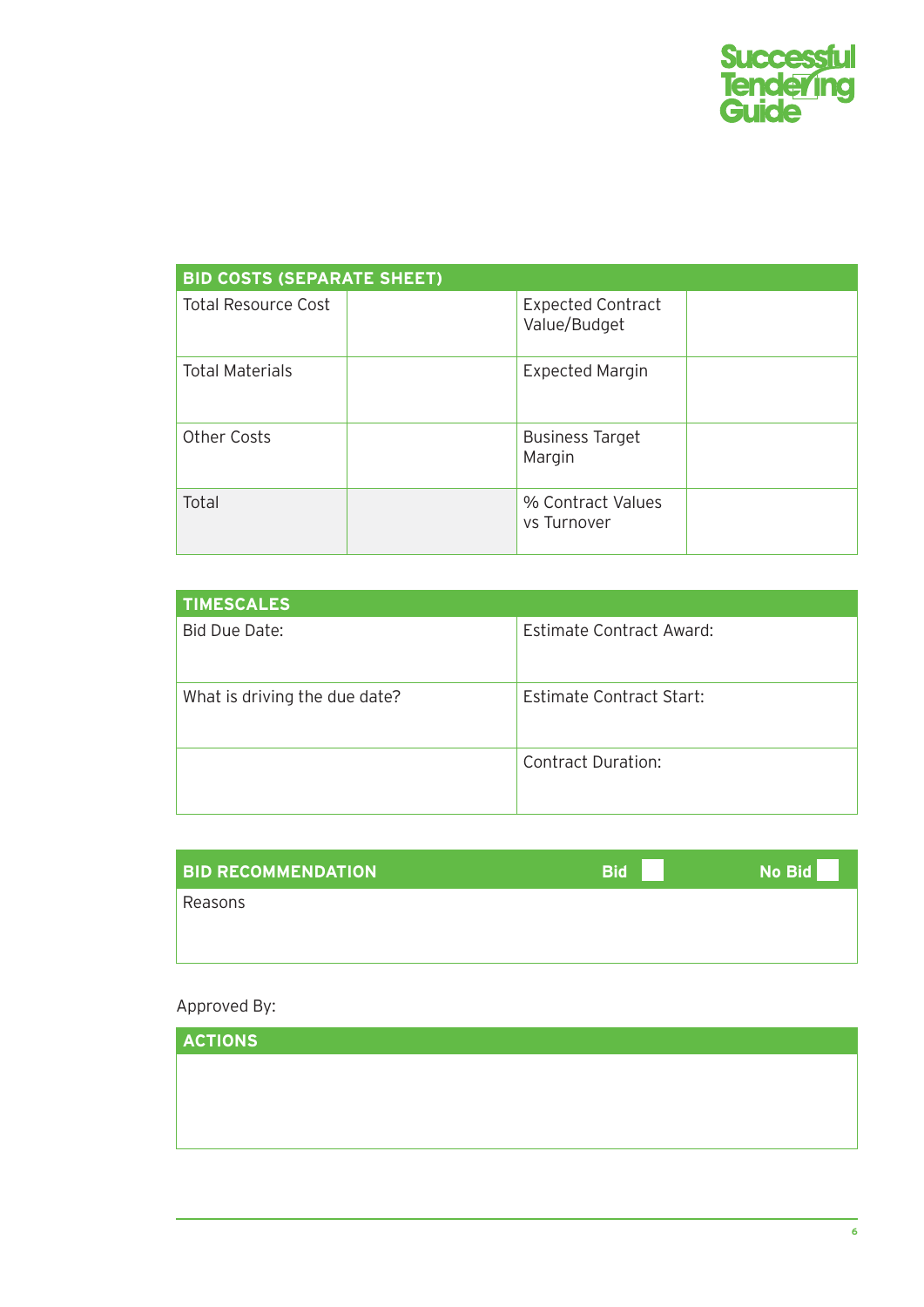# **Cost Breakdown**

| <b>RESOURCES</b>            |                   |      |      |  |  |
|-----------------------------|-------------------|------|------|--|--|
| Grade                       | <b>Daily Rate</b> | Days | Cost |  |  |
|                             |                   |      |      |  |  |
|                             |                   |      |      |  |  |
|                             |                   |      |      |  |  |
|                             |                   |      |      |  |  |
|                             |                   |      |      |  |  |
| <b>Total Resource Costs</b> |                   |      |      |  |  |

| <b>MATERIALS</b>            |              |      |  |  |  |
|-----------------------------|--------------|------|--|--|--|
| Material                    | <b>Notes</b> | Cost |  |  |  |
|                             |              |      |  |  |  |
|                             |              |      |  |  |  |
|                             |              |      |  |  |  |
|                             |              |      |  |  |  |
|                             |              |      |  |  |  |
| <b>Total Material Costs</b> |              |      |  |  |  |

| <b>OTHER COSTS</b>       |              |      |  |  |
|--------------------------|--------------|------|--|--|
|                          | <b>Notes</b> | Cost |  |  |
|                          |              |      |  |  |
|                          |              |      |  |  |
|                          |              |      |  |  |
|                          |              |      |  |  |
|                          |              |      |  |  |
| <b>Total Other Costs</b> |              |      |  |  |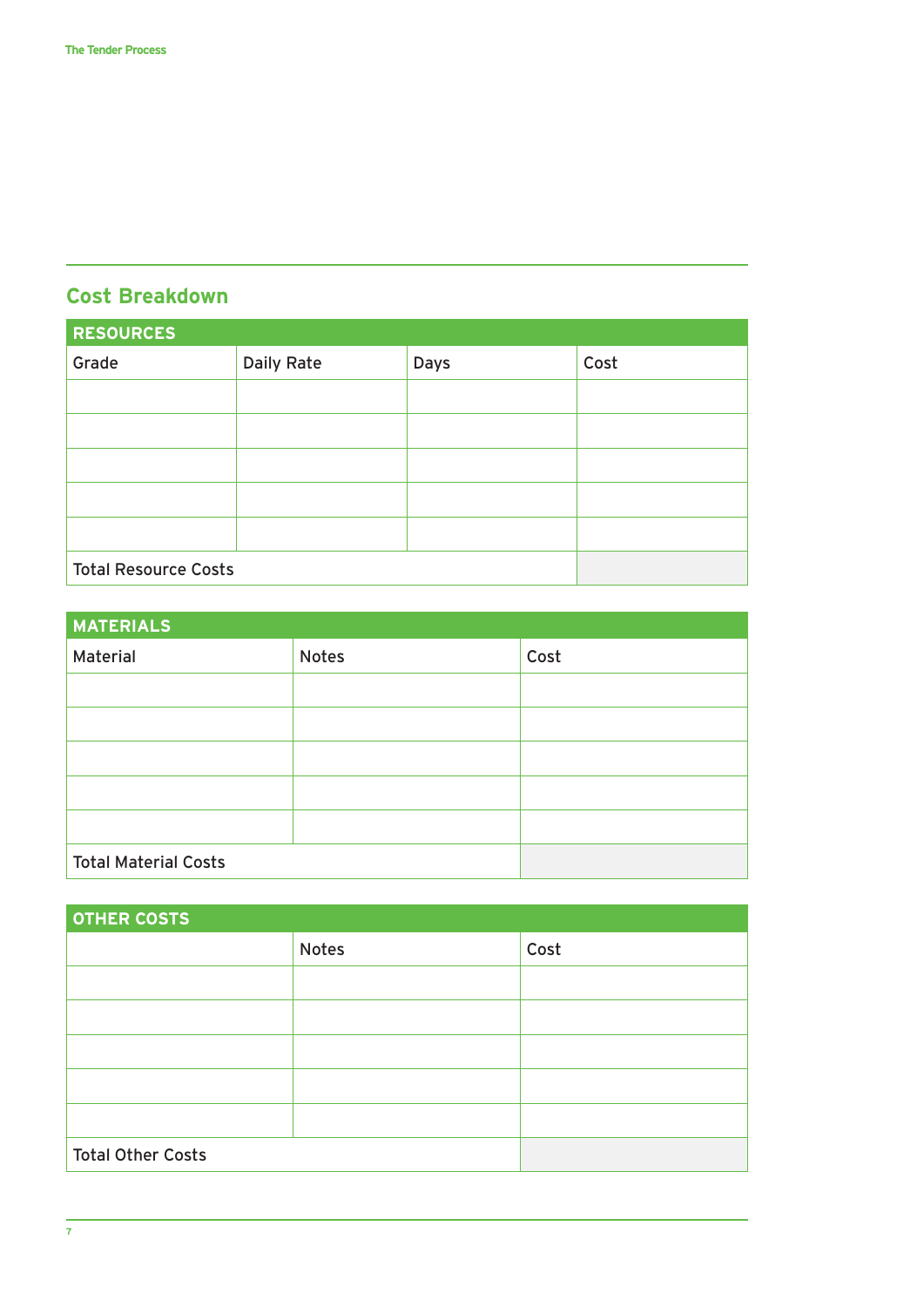

| <b>BID ASSESSMENT</b>                                      |              |         |                       |  |  |
|------------------------------------------------------------|--------------|---------|-----------------------|--|--|
| Criteria Scoring                                           |              |         |                       |  |  |
| 5 = Strong competitive advantage                           | <b>Notes</b> | Scoring | <b>Bid</b><br>Stopper |  |  |
| $3$ = Neither strong nor weak                              |              | $0 - 5$ | Y/N                   |  |  |
| 1 = Serious competitive disadvantage                       |              |         |                       |  |  |
| Do we meet the basic tender requirements?                  |              |         |                       |  |  |
| Requirement 1                                              |              |         |                       |  |  |
| Requirement 2                                              |              |         |                       |  |  |
| Requirement 3 etc.                                         |              |         |                       |  |  |
| Can we show relevant enough experience?                    |              |         |                       |  |  |
| Are the requirements clearly defined and<br>feasible?      |              |         |                       |  |  |
| Is the proposal and delivery time frame<br>realistic?      |              |         |                       |  |  |
| Is the work a core competence of our<br>business?          |              |         |                       |  |  |
| Does contract value exceed 20%-30%<br>turnover?            |              |         |                       |  |  |
| Have we sufficient trading history?                        |              |         |                       |  |  |
| Is cost a major factor in selecting the<br>winning bid?    |              |         |                       |  |  |
| Are there penalties for not delivering on<br>time/budget?  |              |         |                       |  |  |
| Are the contract terms and conditions<br>acceptable?       |              |         |                       |  |  |
| <b>Internal Considerations</b>                             |              |         |                       |  |  |
| Is this opportunity aligned with our business<br>strategy? |              |         |                       |  |  |
| Do we have the resources, skills and will to<br>win?       |              |         |                       |  |  |
| Do we have the resources and ability to<br>deliver?        |              |         |                       |  |  |
| Can we realistically manage the risks, if we<br>win?       |              |         |                       |  |  |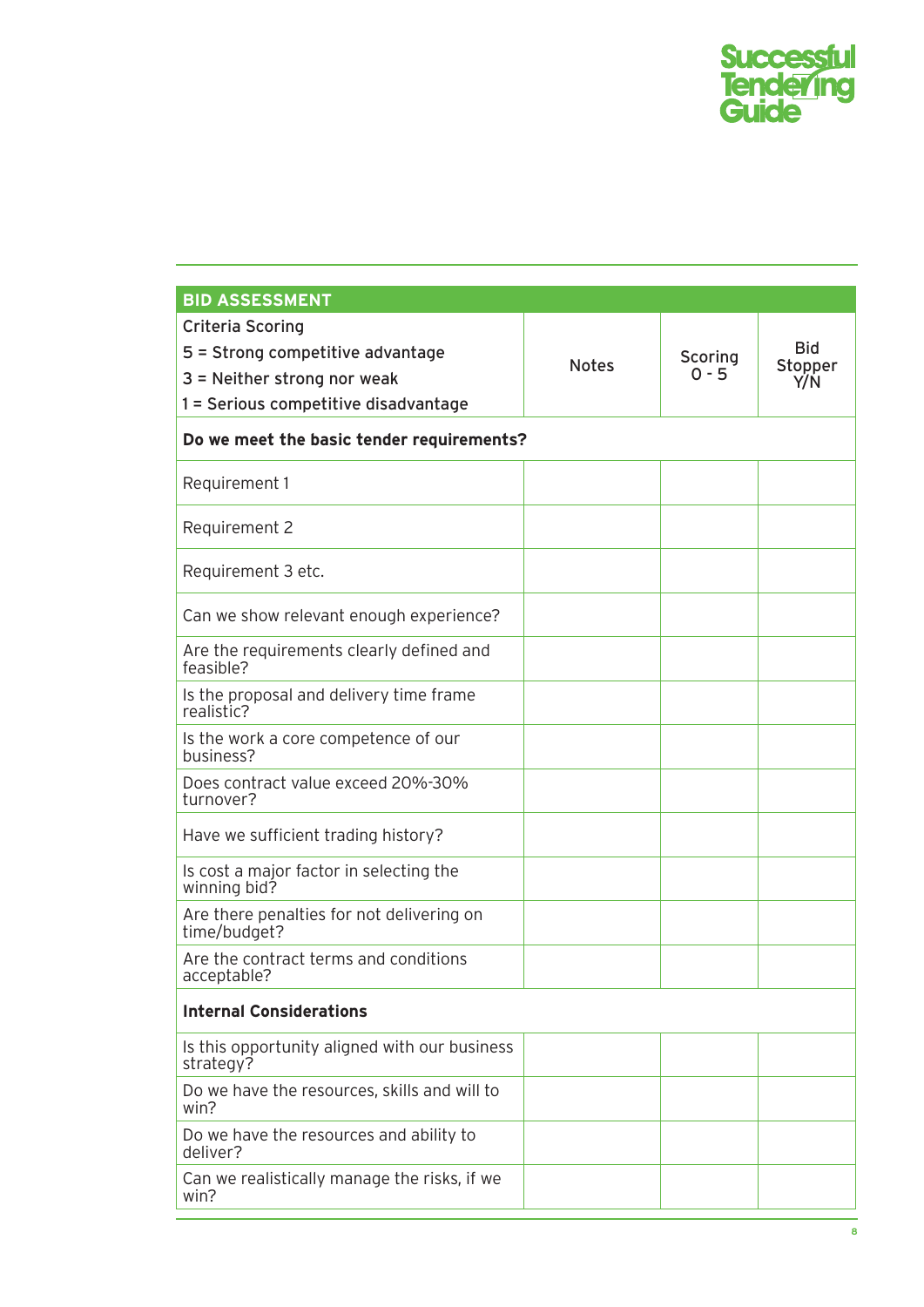| <b>BID ASSESSMENT</b>                                                                                                                |              |                    |                              |
|--------------------------------------------------------------------------------------------------------------------------------------|--------------|--------------------|------------------------------|
| <b>Criteria Scoring</b><br>5 = Strong competitive advantage<br>$3$ = Neither strong nor weak<br>1 = Serious competitive disadvantage | <b>Notes</b> | Scoring<br>$0 - 5$ | <b>Bid</b><br>Stopper<br>Y/N |
| If additional resources are needed, can we<br>get what we need?                                                                      |              |                    |                              |
| How well are we known within this business<br>sector?                                                                                |              |                    |                              |
| Do we have a relationship with this prospect<br>and is it favourable?                                                                |              |                    |                              |
| Are partners needed, and if so, will they be<br>easy to work with? Can we demonstrate a<br>previous working relationship?            |              |                    |                              |
| Do we have differentiators that will improve<br>our chances of winning?                                                              |              |                    |                              |
| Can we afford the investment needed to<br>pursue this opportunity?                                                                   |              |                    |                              |
| Will winning put any of our existing business<br>at risk?                                                                            |              |                    |                              |
| Can we contractually protect our intellectual<br>property?                                                                           |              |                    |                              |
| Market / Competitive Information                                                                                                     |              |                    |                              |
| Do we know who the other bidders are,<br>if any?                                                                                     |              |                    |                              |
| Is a competitor an incumbent, and does that<br>pose a threat?                                                                        |              |                    |                              |
| Is a competitor favoured by prospect<br>decision makers or influencers?                                                              |              |                    |                              |
| Does the solution involve new or unproven<br>technologies?                                                                           |              |                    |                              |
| Will winning enhance our reputation in the<br>market?                                                                                |              |                    |                              |
| Will winning open up new market<br>opportunities?                                                                                    |              |                    |                              |
| Will winning give us an advantage over our<br>competitors?                                                                           |              |                    |                              |
| <b>Total Score</b>                                                                                                                   |              |                    |                              |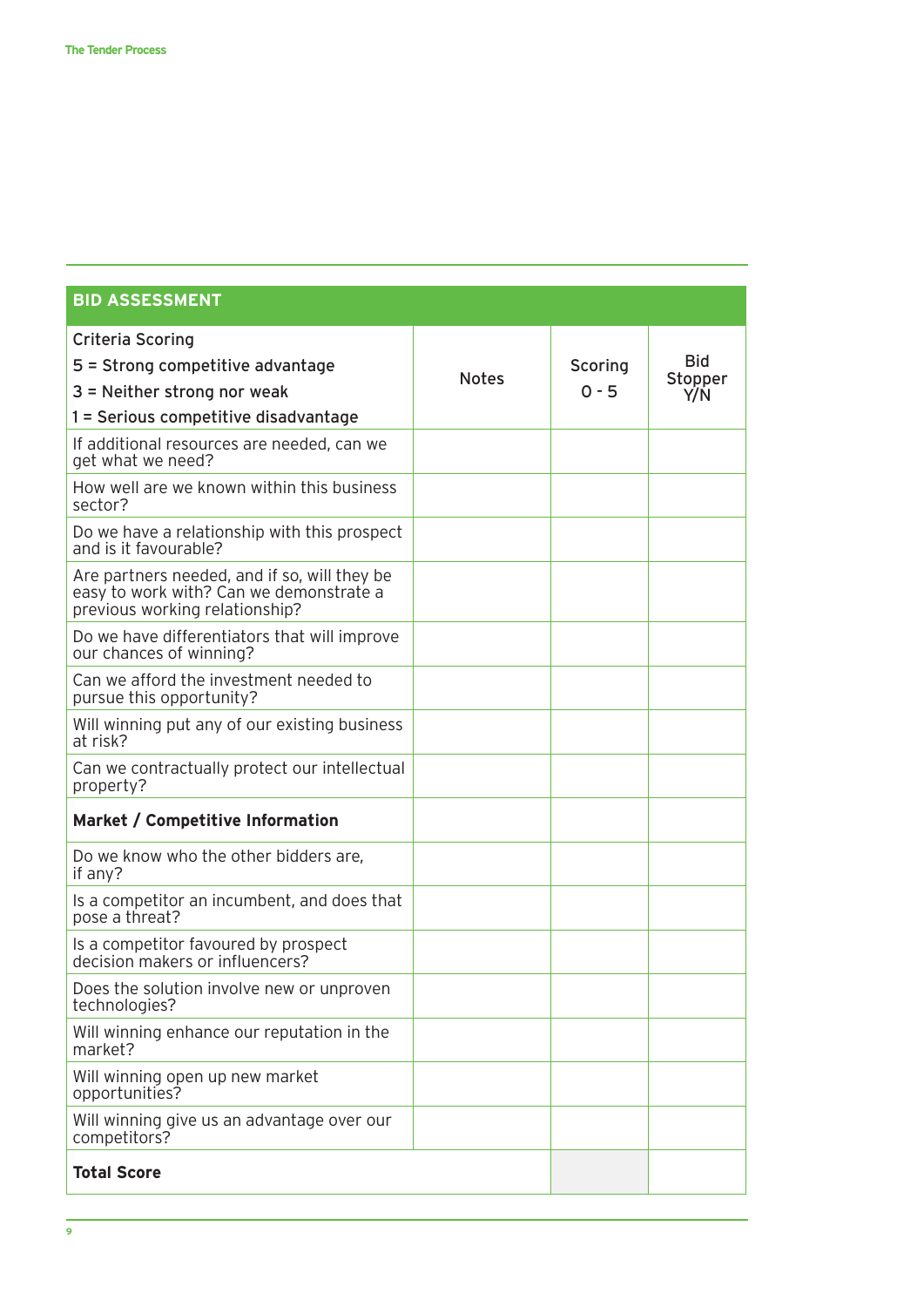

#### **TECHNICAL ASSESSMENT**

**RISKS**

**POTENTIAL FOLLOW-ON OPPORTUNITIES**

**WHO IS THE COMPETITION?**

**BID RESOURCES**

Can we put a credible bid together in the timescale?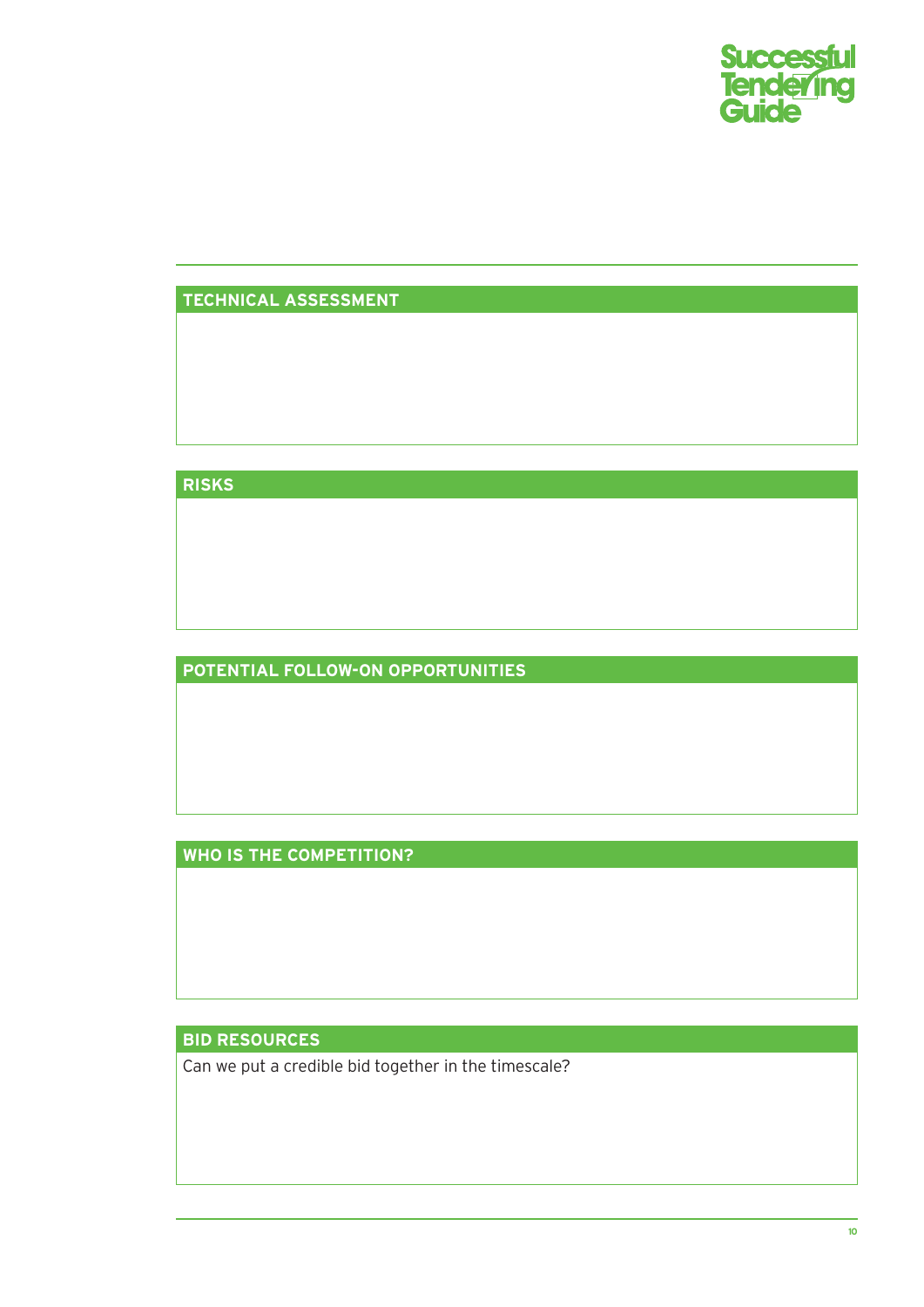# **Preparing a bid plan**

Managing the submission of a bid can be likened to managing a typical small project:

- There is a deadline.
- There needs to be a clear understanding of the scope.
- It involves managing resources.
- There is a process to be followed.

Therefore, like any good project a clear short planning document should be created and issued to all those involved.

# **The Bid Team**

A successful bid team should include a mixture of individuals who can bring different perspectives and expertise to the formulation of the best solution and proposal documentation.

There are a number of key roles within a successful bid team which create the blend and expertise required for a successful proposal. An individual may fulfil one or multiple roles.

Bid team roles:

- **Bid Manager** someone who is going to manage the tender. The individual should have the expertise to manage the entire process and have authority to make key decisions.
- **Technical Experts the best technical** people should be involved in the design and presentation of the solution, particularly those who can bring expertise as well as new ideas.
- **The Writers** those who are skilled at presenting clear technical and sales documentation. A number of writers may be involved, each of which should know which pieces they are responsible for and when they need to have completed the work. When each has completed their area of responsibility, their draft document should be sent to a central administrator to be added to the main proposal for review. Some larger comanies may employ professional bid writers.
- **Contributors** these may be internal or external specialist contributors who can supply additional specialist information and knowledge to the proposal, in areas such as quality, financials etc.
- **Administrators** responsible for formatting and collating of the proposal documentation.
- **Proofreader** usually best if a single person takes this role to ensure continuity. The proofreader should be responsible for checking the tone, flow and formatting of the overall proposal and for ensuring that key themes and business strengths are included throughout the documentation. The proofreader ideally should not have a detailed technical knowledge of the solution, so that they can read the document as if an 'outsider' was reading it, ensuring that technical content is easily understood.
- **Fault Finder** someone who can pessimistically judge the bid and find areas of improvement.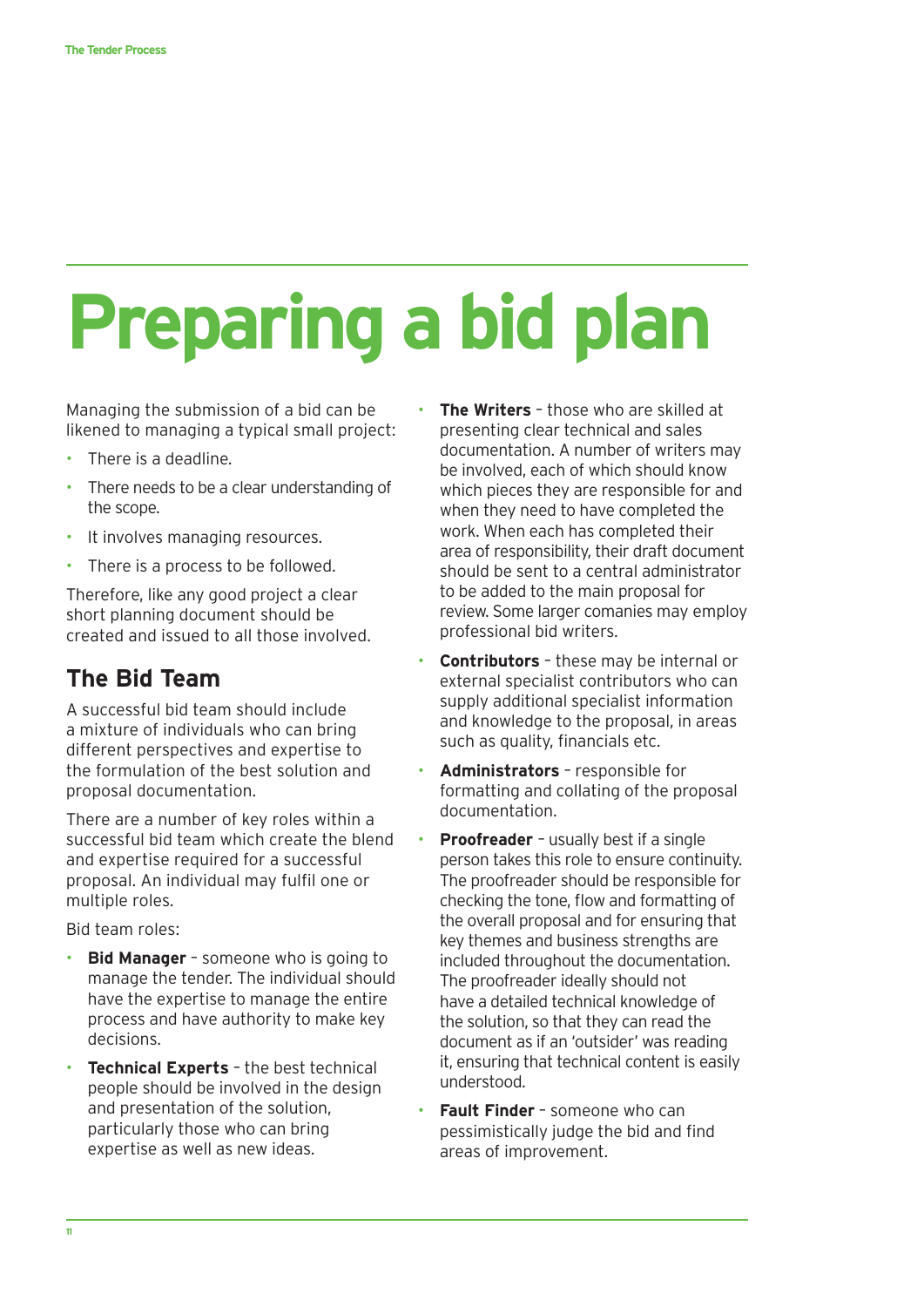

# **Bid Kick-Off Meeting/ Brainstorming Session**

Holding a bid kick-off meeting is an important initial step in the bid planning process to ensure the best bid is presented, and that the proposal is consistent and most importantly prepared on time.

Before the meeting, all relevant tender documents should be distributed to the team by the Bid Manager who should indicate which key documents each member should specifically read. The Bid Manager and at least one other nominated member of the bid team should read all the ITT documentation, including the contract.

The purpose of the bid team meeting is to:

- brainstorm the solution and approach, the delivery team and evidence that can be provided of previous experience and expertise;
- identify all the documents and information likely to be needed when writing the proposal;
- allocate different roles and responsibilities to each member of the proposal team and identify who will be responsible for contributing to each part of the document;
- create a proposal schedule including deliverables and milestones; and

• review, expand on, and brainstorm the key questions and assessment criteria used during the bid/no bid stage to formulate a number of winning bid strategies.

The team should imagine themselves as the Buyer during this process and identify all the issues and requirements in order of importance, brainstorm all the ways that the business can offer a solution and then compare these to what your competitors can provide. Can you offer greater quality, reliability, efficiency, cost-effectiveness etc? Make sure you:

- document all the strategy points for inclusion in the Bid Plan document;
- find out if there are questions about the proposal that can only be answered by the Buyer, agree who will be the key contact and how they will manage this and communicate the answers to the team; and
- review the business's 'Why Us?' statements and update with relevant tender detail.

This process helps to bind the team together and motivates them to generate the best solutions and commit to submitting the work on time.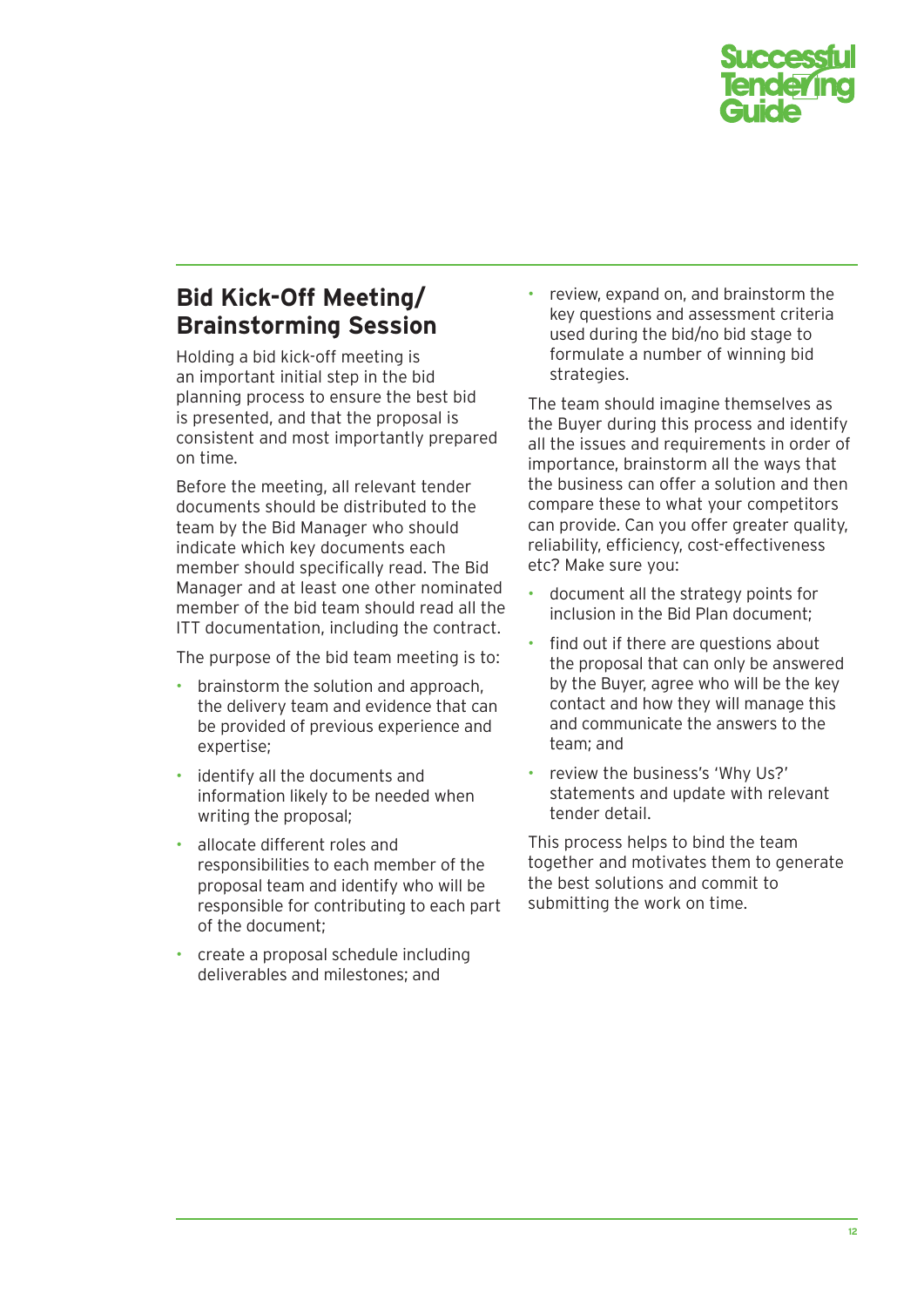### **The Bid Plan**

Following the bid team meeting, a Bid Plan can be created. This should contain:

#### **A summary of the submission terms**

Most tenders have clear and absolute terms for submitting a document – varying from colour of ink, font size and structure, to delivery times. These terms should be clearly listed to ensure compliance. Buyers can reject tenders on the basis of not complying with these terms without even looking at the evaluation criteria.

#### **Bid team**

Names, roles and responsibilities, timescales and contact details.

#### **Bid timetable**

Include a timetable of all tasks to be completed including key review points and the resources allocated to each. If there is a requirement to inform the tendering body that you intend to submit a tender document, make sure you do so. This will ensure that you are kept up to date with any tender changes and any clarification questions which may be asked.

#### **Mandatory requirements list**

Create a list of all mandatory and response requirements specified by the Buyer within the tender documentation. Include in this list all the returnable forms and schedules which need to be signed.

Tick off each requirement as it is included within the tender response.

#### **The evaluation criteria**

Include details of the criteria to be used during the evaluation. It is important that everyone bears these criteria in mind in completing their input.

#### **The winning strategies**

List the winning bid strategies, which have been identified as the key reasons that the Buyer should select your company for the contract. Not only should these strategies be documented as 'Why Us?' statements, but examples and evidence should also be brought into relevant areas of the main tender response. Equally any weak areas should be noted and ways of mitigating these identified, so they can be incorporated into the bid plan as well.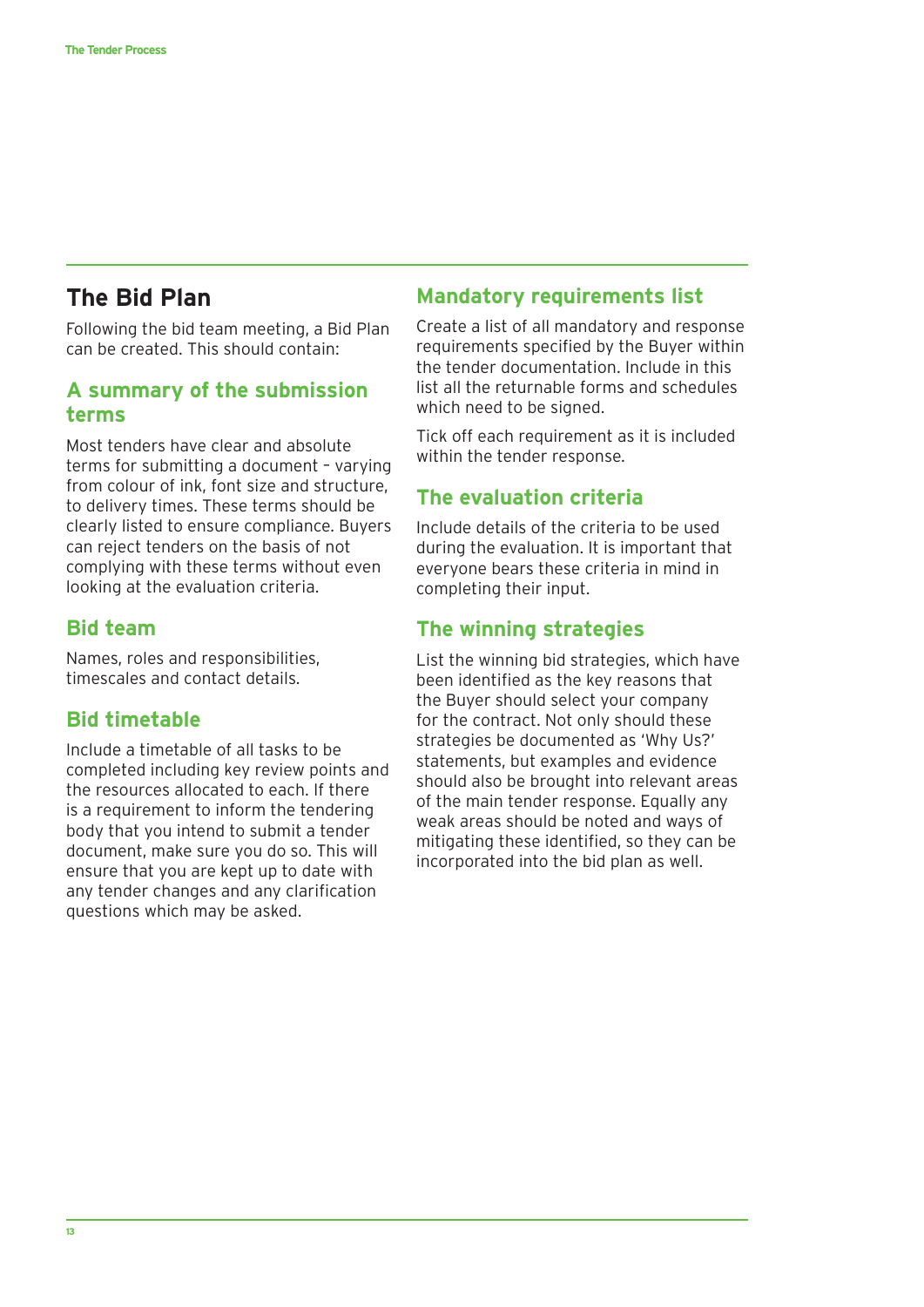

# **Tools**

| <b>TENDER INFORMATION</b>        |               |
|----------------------------------|---------------|
| Tenderer:                        | Tender Title: |
| <b>Contact Name and Details:</b> | Description:  |

| <b>SUBMISSION INSTRUCTIONS</b>                     |  |
|----------------------------------------------------|--|
| <b>Format instructions</b>                         |  |
| Document structure, font size, number of<br>copies |  |
| Delivery instructions                              |  |
| Submission instructions, delivery date and<br>time |  |

| <b>BID TEAM</b>            |                          |                 |
|----------------------------|--------------------------|-----------------|
|                            | Name and Contact details | Responsible for |
| <b>Bid Manager</b>         |                          |                 |
| <b>Technical Team</b>      |                          |                 |
| Writers (optional)         |                          |                 |
| Contributors               |                          |                 |
| Administrators             |                          |                 |
| Proofreader / Fault Finder |                          |                 |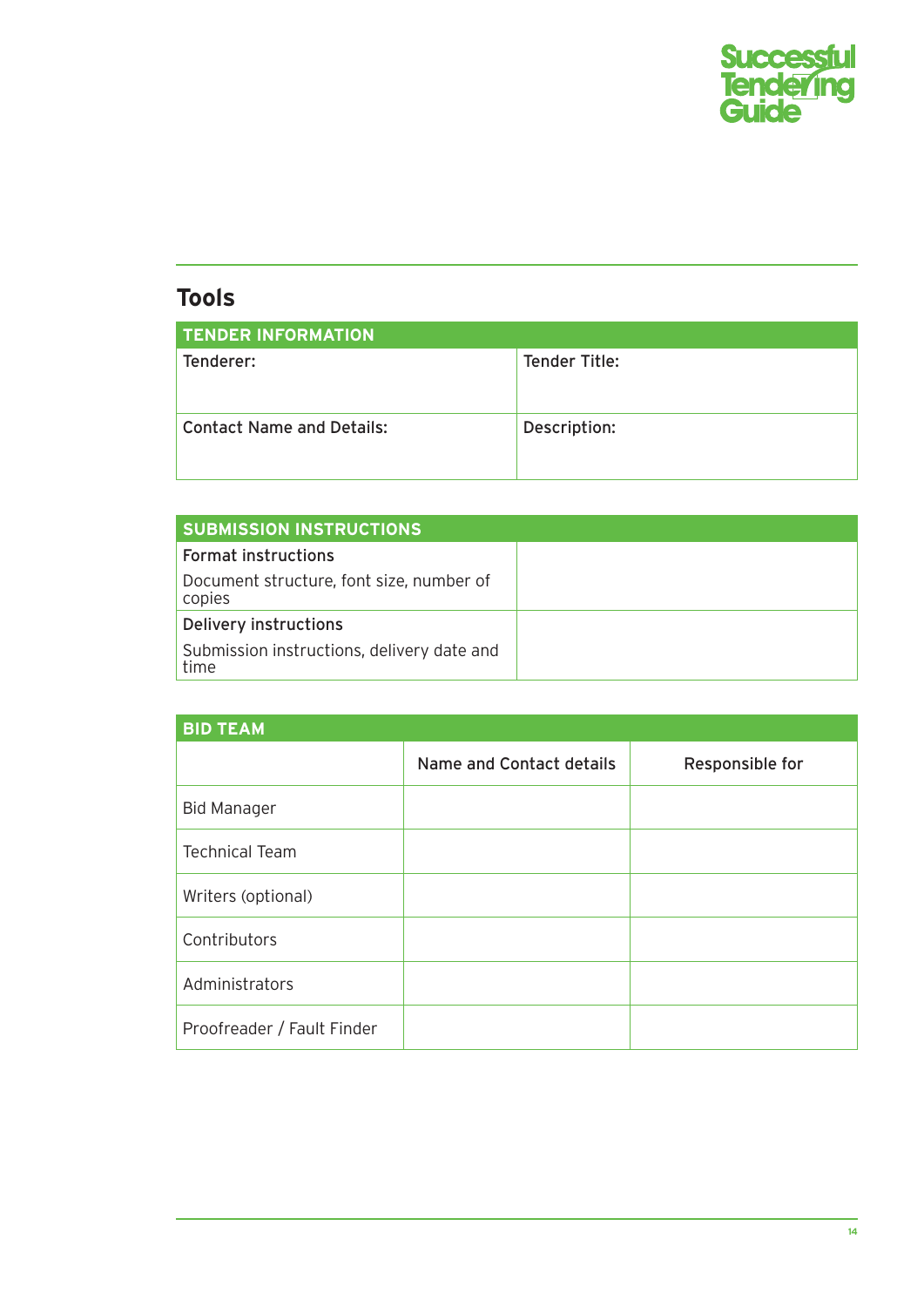| <b>BID KICK-OFF MEETING</b> |      |               |  |  |  |  |
|-----------------------------|------|---------------|--|--|--|--|
|                             | When | <b>Status</b> |  |  |  |  |
|                             |      |               |  |  |  |  |
|                             |      |               |  |  |  |  |
|                             |      |               |  |  |  |  |
| Submission                  |      |               |  |  |  |  |

| <b>KEY DOCUMENT CHECKLIST</b> |          |          |          |
|-------------------------------|----------|----------|----------|
|                               | Included | Included | Included |
| Document 1 etc                |          |          |          |
|                               |          |          |          |
|                               |          |          |          |
|                               |          |          |          |
|                               |          |          |          |
|                               |          |          |          |
|                               |          |          |          |
|                               |          |          |          |
|                               |          |          |          |
|                               |          |          |          |
|                               |          |          |          |
|                               |          |          |          |
|                               |          |          |          |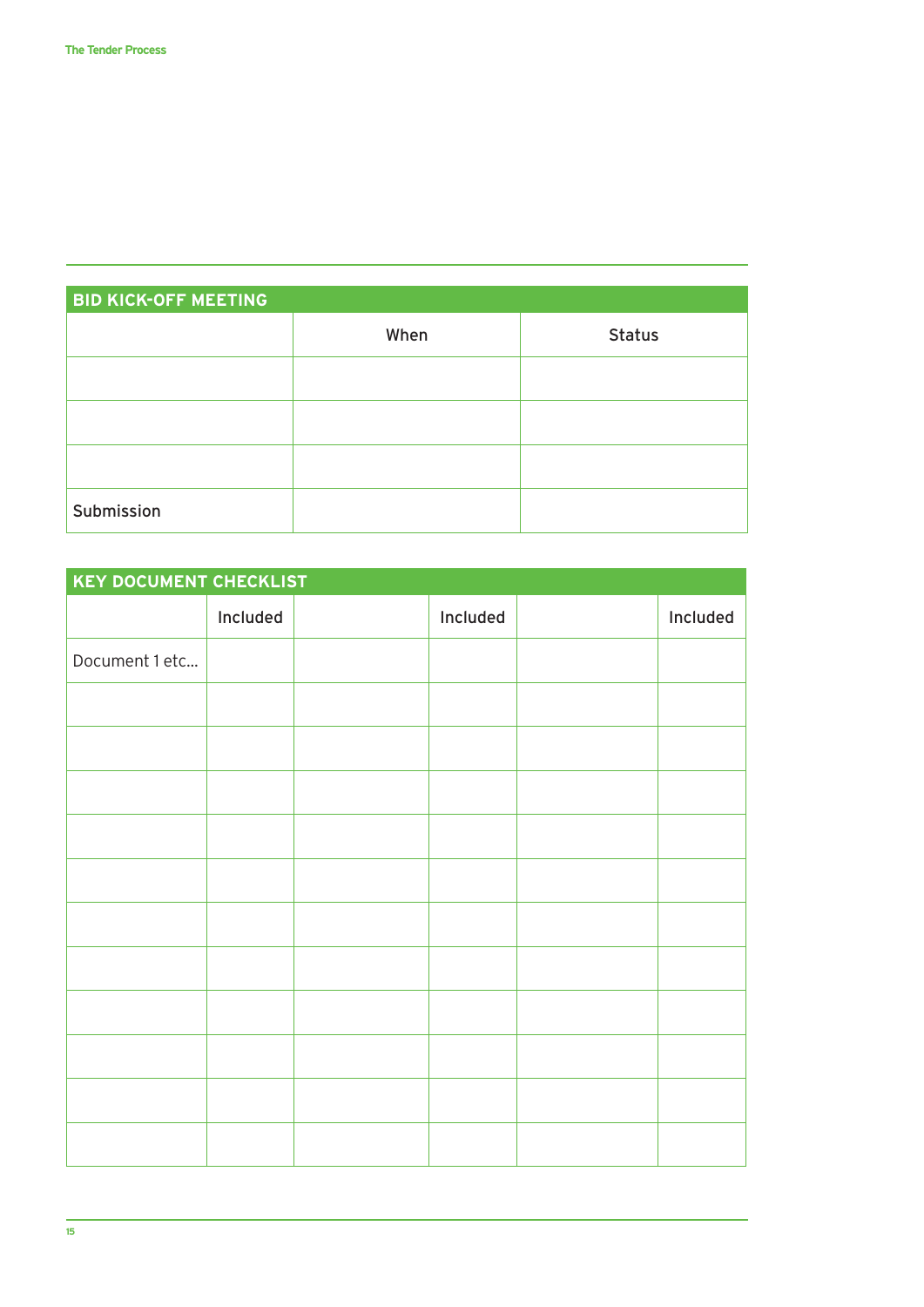

### **Win Strategies**

How can you best demonstrate that you meet the tender requirements?

What makes you different from your competitors that will benefit the client?

What is important to the client and how can you demonstrate that you will consider these values and needs in servicing the contract?

|            |                            | <b>PROPOSITION(S) TO INCLUDE</b>                                                                                                                                                                                                                                                       |
|------------|----------------------------|----------------------------------------------------------------------------------------------------------------------------------------------------------------------------------------------------------------------------------------------------------------------------------------|
| <b>WHO</b> | <b>Previous Experience</b> | List the case studies to be included. These should<br>demonstrate your capability in delivering/servicing<br>projects which are as similar as possible to the<br>work being tendered for - in terms of technical<br>requirement, type of organisation/sector, scale,<br>scope of work. |
|            |                            | Don't forget to mention how you successfully<br>delivered/serviced the contracts, not just what you<br>did.                                                                                                                                                                            |
|            |                            | Where possible include client references who can be<br>contacted by the buyer, should they wish to.                                                                                                                                                                                    |
| <b>WHO</b> | <b>Team &amp; Skills</b>   | Consider including:                                                                                                                                                                                                                                                                    |
|            |                            | • Proposed team profiles (pen pics) and<br>qualifications.                                                                                                                                                                                                                             |
|            |                            | • Backup resources should there be a need to cover<br>holidays etc or if additional resource is required.                                                                                                                                                                              |
|            |                            | • Recruitment and induction procedures (if you<br>think it important).                                                                                                                                                                                                                 |
|            |                            | • On-going training provided in regulations/codes of<br>practice.                                                                                                                                                                                                                      |
|            |                            | · Sample training plans/staff training records.                                                                                                                                                                                                                                        |
|            |                            | • Security checking procedures (if relevant).                                                                                                                                                                                                                                          |
|            |                            | . Job descriptions for the relevant resourcing roles.                                                                                                                                                                                                                                  |
|            |                            | · Staff record keeping procedures.                                                                                                                                                                                                                                                     |
|            |                            | • Procedures/standards which your competitors may<br>not be using.                                                                                                                                                                                                                     |
|            |                            | • If diversity, equal opportunity particularly<br>important to the buyer demonstrate that your own<br>procedures are open to all.                                                                                                                                                      |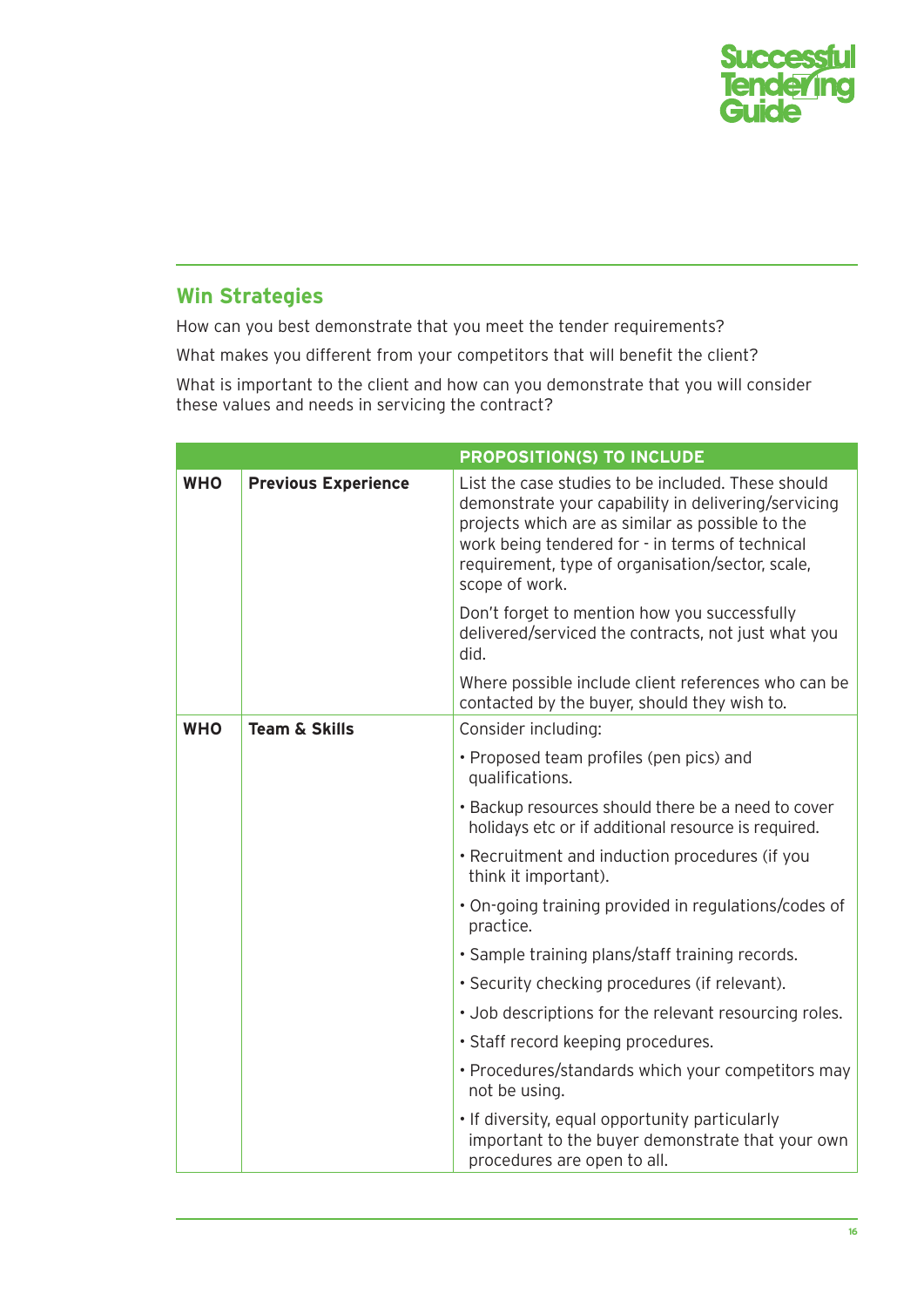|                   |                                                                 | <b>PROPOSITION(S) TO INCLUDE</b>                                                                                                                                                                                                                                                          |
|-------------------|-----------------------------------------------------------------|-------------------------------------------------------------------------------------------------------------------------------------------------------------------------------------------------------------------------------------------------------------------------------------------|
| <b>WHO</b>        | <b>Technical Ability &amp;</b><br><b>Operational Procedures</b> | Include a detailed description of your technical<br>ability to deliver - assuming that the buyer knows<br>nothing about your organisation. Presume nothing.                                                                                                                               |
|                   |                                                                 | Think of all the technical aspects which make you<br>different from your competitors and highlight these<br>differences, if relevant. Are there aspects of your<br>solution which particularly fit in with the Buyer's<br>corporate values - if so, make sure you highlight them.         |
|                   |                                                                 | Detail your key operational procedures step-by-step.<br>This will provide the Buyer with the confidence that<br>they need, that you know exactly how you propose<br>to deliver and have thought the process through<br>carefully.                                                         |
|                   |                                                                 | Highlight any methods which are different from your<br>competitors, are particularly innovative or<br>demonstrate efficiency.                                                                                                                                                             |
| <b>COST</b>       | <b>Cost/Value for Money</b>                                     | Highlight any areas where you believe that your<br>solution can offer cost savings to the Buyer. If you<br>believe you have a better 'longterm' value solution<br>which may be more expensive up-front - provide the<br>buyer with the necessary information to backup your<br>rationale. |
| <b>HOW</b>        | <b>Contract Management</b>                                      | Identify all contract management roles and<br>responsibilities.                                                                                                                                                                                                                           |
|                   |                                                                 | Describe your proposed contract management<br>process including project initiation, day-to-day<br>operations, review points, quality checking dealing<br>with issues/complaints, reporting, lines of<br>communication, personnel, project close.                                          |
|                   |                                                                 | Describe your customer review process and provide<br>examples.                                                                                                                                                                                                                            |
| <b>HOW</b>        | Quality                                                         | Describe your company quality systems and<br>procedures, including copy of relevant accreditations.<br>Provide copies of relevant quality procedures in the<br>tender (possibly in the Appendices).                                                                                       |
|                   |                                                                 | Describe your quality review procedures.                                                                                                                                                                                                                                                  |
| <b>WHAT</b><br>IF | <b>Risk</b>                                                     | Indicate that you have identified the risks and<br>thought about how to reduce them by including a<br>risk register with contingencies for all key activities.                                                                                                                            |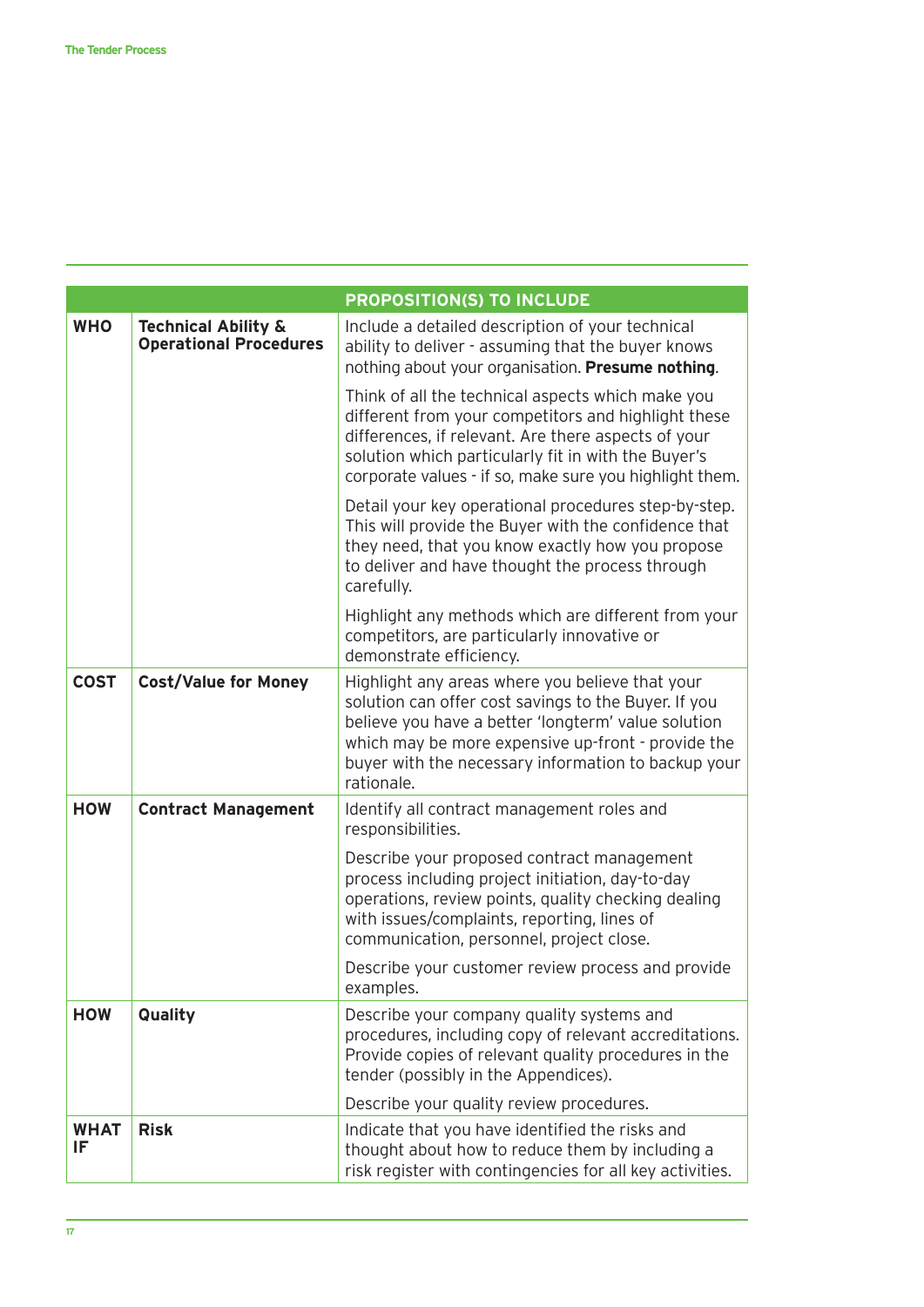

|                    | <b>PROPOSITION(S) TO INCLUDE</b>                                                                                                    |
|--------------------|-------------------------------------------------------------------------------------------------------------------------------------|
| <b>Added Value</b> | Include any aspects of your solution which will<br>bring something to the buyer which is beyond<br>their existing capability - e.g. |
|                    | . Can you bring additional business benefit to the<br>Buyer's business?                                                             |
|                    | • Can you bring new skills or methods in the<br>delivering of the overall solution?                                                 |
|                    | • Can you add anything extra to your solution at<br>no extra cost?                                                                  |
|                    | • Can you make the overall process more<br>efficient? Save money?                                                                   |

**REASON FOR PROCUREMENT**

#### **BID REQUIREMENTS AND EVALUATION CRITERIA**

**WHAT IS IMPORTANT TO THE CLIENT?**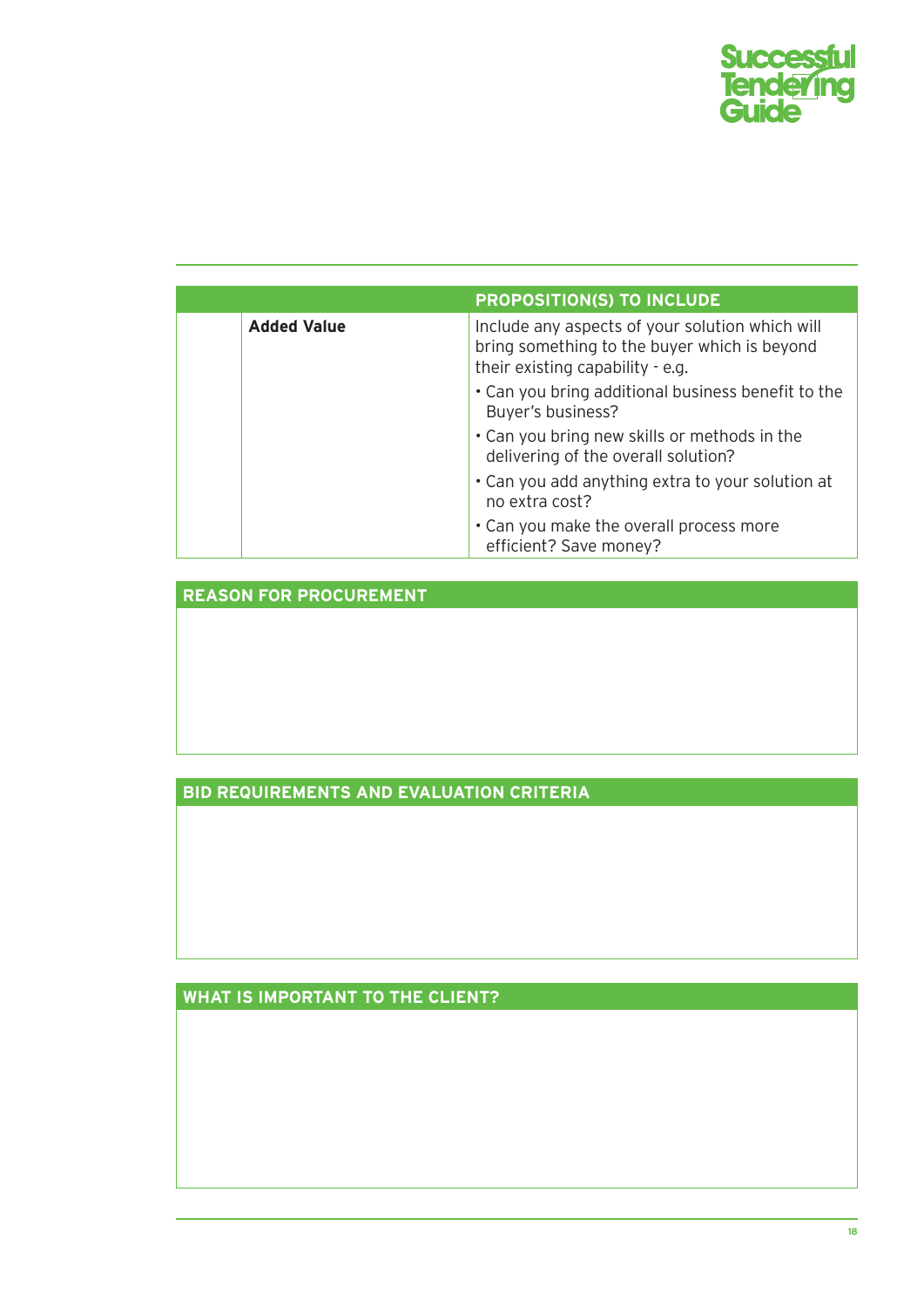| TITLE?                        |                |
|-------------------------------|----------------|
|                               | Proposition(s) |
| <b>Previous Experience</b>    |                |
| Team & Skills                 |                |
| <b>Technical Ability</b>      |                |
| <b>Operational Procedures</b> |                |
| Cost / Rol                    |                |
| <b>Contract Management</b>    |                |
| Quality                       |                |
| <b>Risk</b>                   |                |
| <b>Added Value</b>            |                |

#### **why us? statements**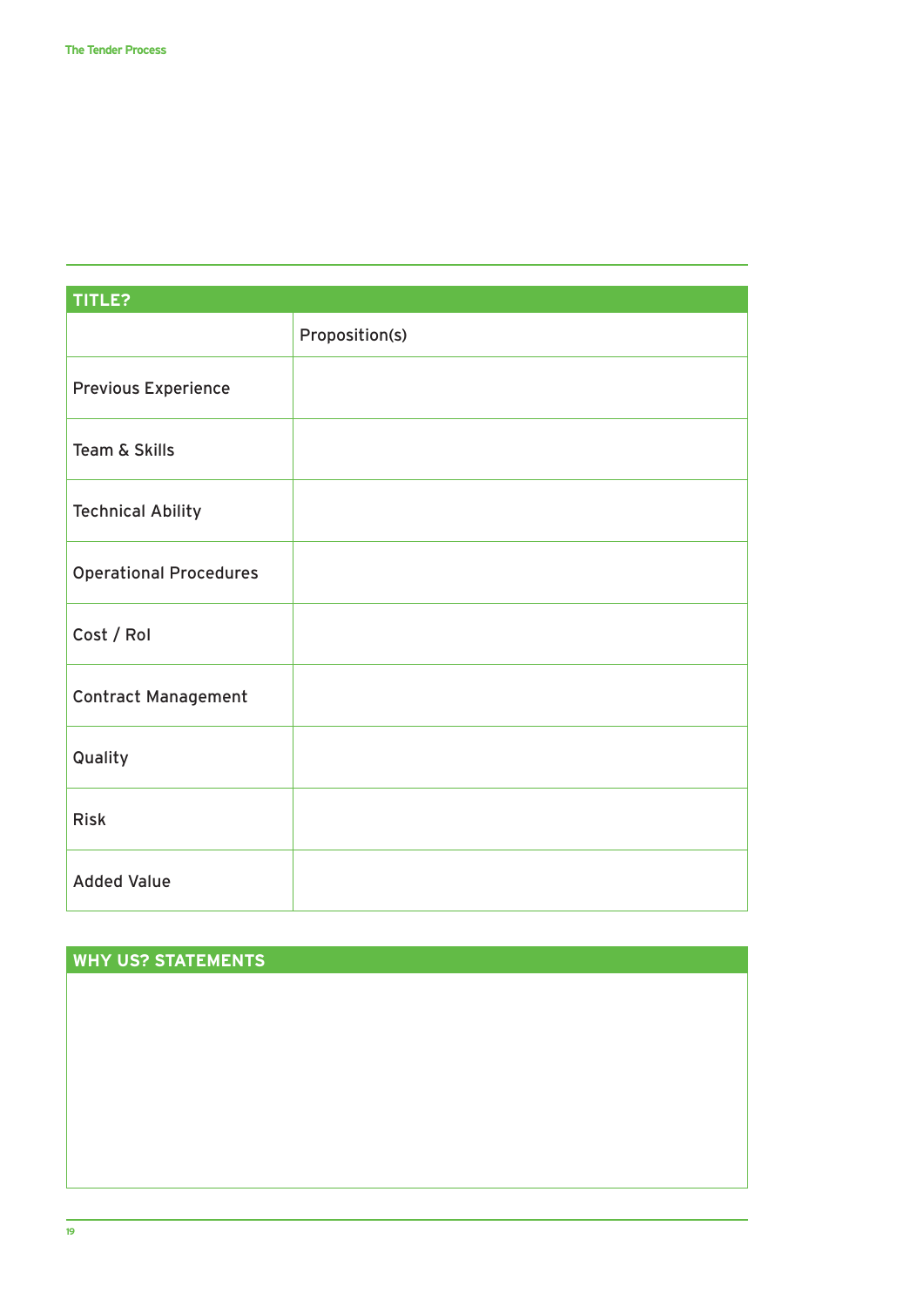

# **Writing a successful tender response**

# **yet professional**

- 1. Address exactly what the Buyer asks for, and ONLY what the Buyer asks for!
- 2. Use a consistent writing style.
- 3. Be professional in the format and presentation of the response.

# **Address exactly what the Buyer asks for, and ONLY what the Buyer asks for!**

When compiling your tender response, the most important thing is to do exactly as the Buyer asks, and if you are unsure of anything – ask them. Always think about what the Buyer is looking for when writing a tender, and write your response within that context.

If there is additional information that you think is relevant and you would like to include this detail place it in an Added Value or Additional Products/Services section.

Documents should be presented in a way that makes it as simple as possible for the Buyer to evaluate – if you get too sophisticated or try to be different this often will not impress the evaluation team. Don't forget the evaluation team are specifically asking for all proposals to be presented in a consistent way to make the evaluation process easier and quicker for them to complete.

# **Writing Style**

The writing style should be a combination of a formal tone used in providing the information required, and a subtle selling tone, influencing the Buyer as to why they should purchase from you. This can be a difficult mix to get right.

A style which is too 'salesy' will overload the Buyer with information that is often outside the scope of what they require.

Ensure that there is consistency of tense and voice (for example use of the third party). Avoid jargon and excessive use of acronyms.

# **Format and Presentation**

The overall design of the proposal document makes a statement to the Buyer about the professional ability of your organisation. A simple design with a header and footer which makes the document look professional, and perhaps might include your company name or brand in the header, will make your proposal more memorable during evaluation. The footer should contain the page number and proposal title.

The document should be divided into clear sections, either as specified by the Buyer or created to provide a clear and logical presentation of the proposal content.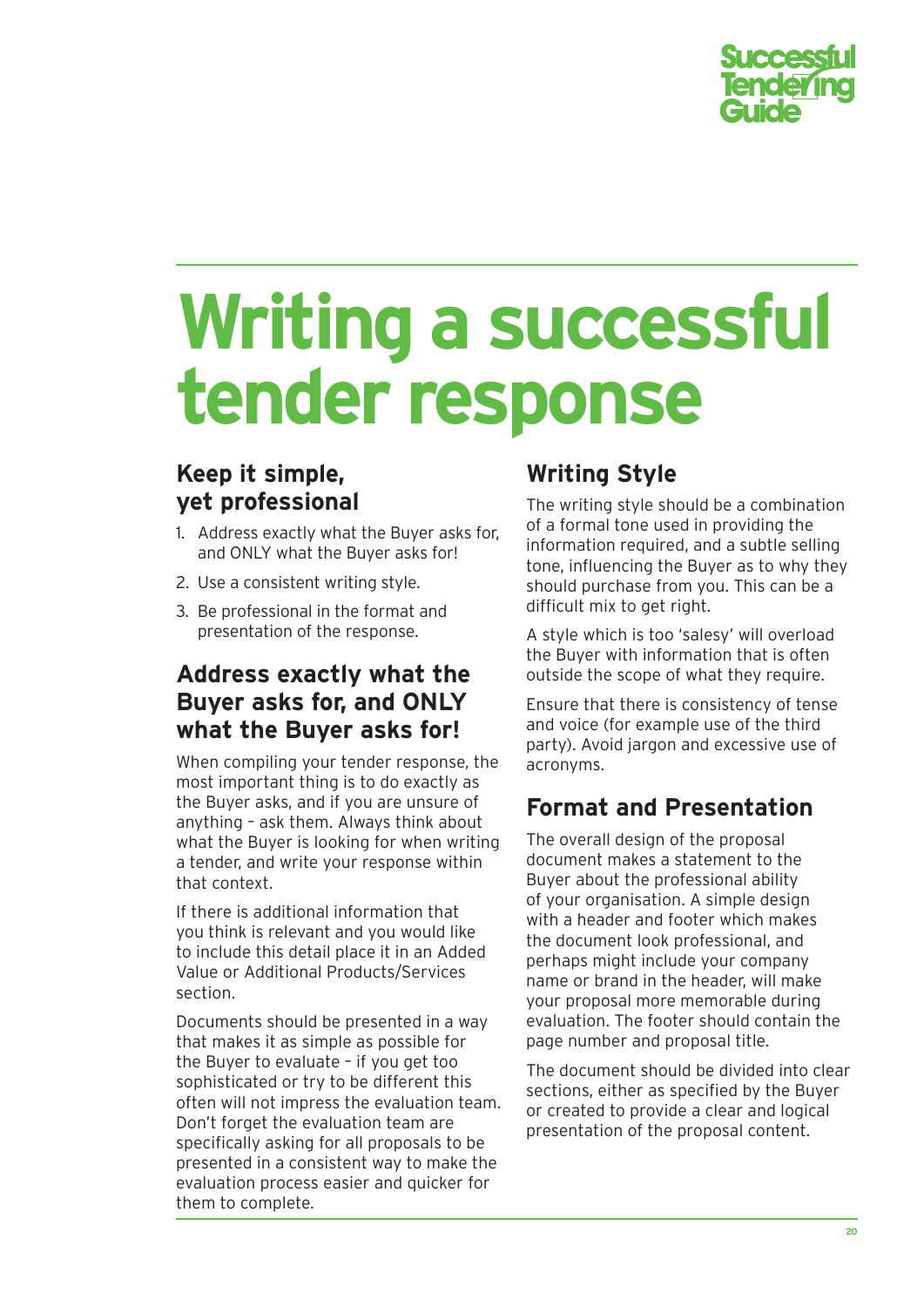Throughout the document there should be a consistent font, text size, alignment and numbering sequencing used. Paragraphs should be short and punchy with bullet points and images such as simple flowcharts used to break up the text.

Appendices should be used for detailed information, removing this from the main document.

The front cover of the proposal may be the first thing the Buyer sees, and should create an impression of the quality of the remainder of the document.

The cover should clearly identify the owner by including the company corporate colours, an existing corporate 'look and feel' and logo. It should also include the bidder's organisation name, title of the contract or tender and any reference codes.

# **Proposal Sections**

There are a number of common sections in every tender document. These include:

**Executive/Management Summary** – summarising the main points of the tender.

**Contents Table** – must be included to help the bidder to easily navigate through the proposal.

**Introduction** – to explain the format and purpose of the tendering proposal. This should also include supplier contact details.

**Understanding the Requirements** – to demonstrate that you fully understand the Buyer's business environment, the principles and values which are important to them e.g. social responsibility and sustainability, together with the specific tender requirements.

### **The Approach/Solution**

This section may include the following:

- Step-by-step of how you propose to deliver the service/product to the Buyer.
- Who will be involved in the contract providing a summary of their role and responsibilities. This may include a pen pic demonstrating their expertise and previous experience.
- Who will be involved in the management of the contract – this will usually include the contract manager, the project manager, and quality manager. Other key contacts such as support and finance will be referenced.
- How the communication will be managed between the supplier and Buyer, including contract initiation, review check points, regular reporting and closure/handover.
- How you will ensure continuity of service.

### **Pricing**

Buyers will usually specify the exact pricing information to be included in the proposal and how it should be presented. Normally this will take the form of a table or spreadsheet, requiring a detailed breakdown of the cost elements to be provided and an indication of how they are calculated.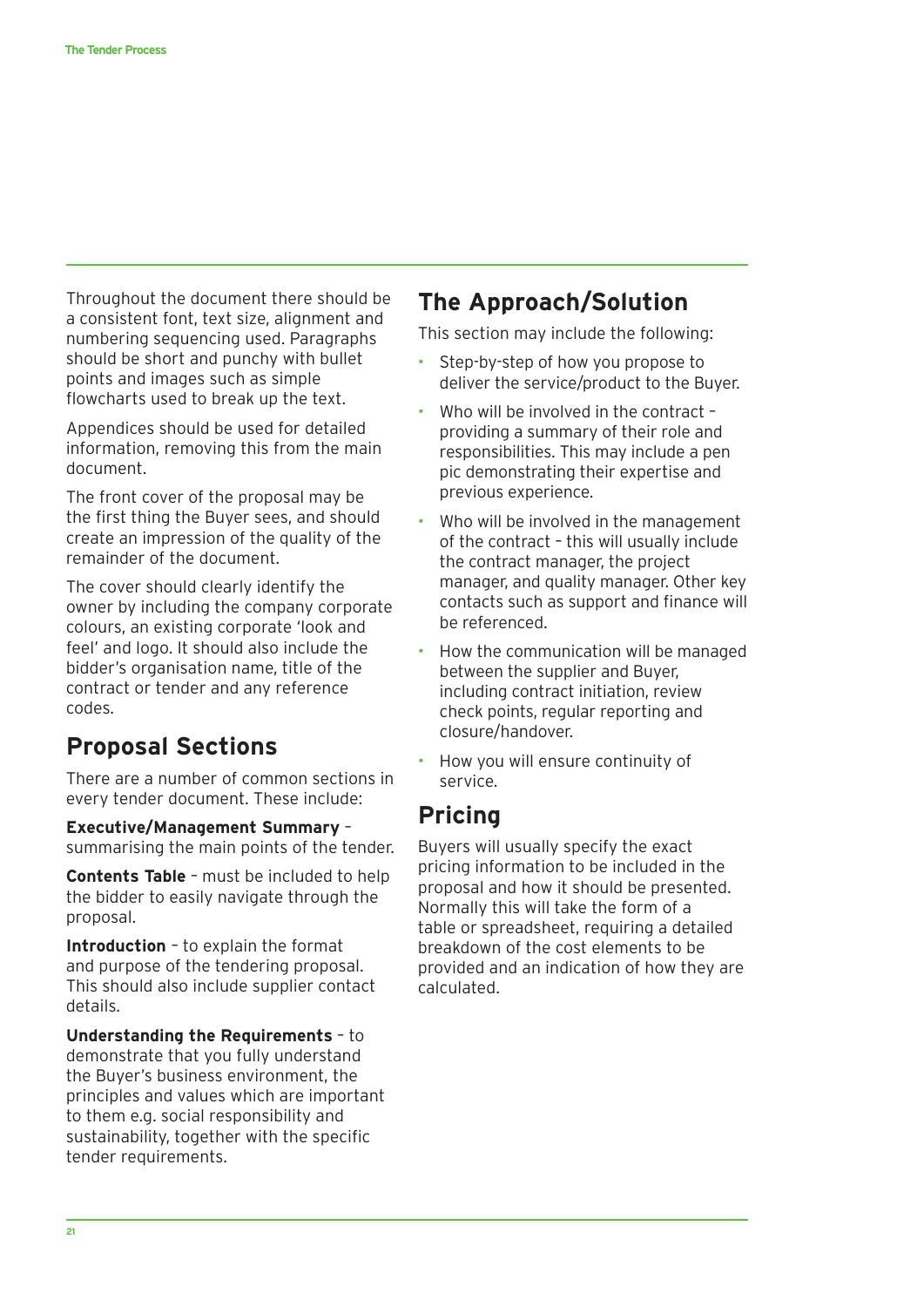

As well as the total price, suppliers may be asked to provide costs on:

- specific stages or parts of the work as this level of breakdown may be required during evaluation;
- specific hourly or daily rates for individuals working on the project; and
- estimated costs of subsistence and expenses.

When presenting the price make it clear whether it includes VAT or not and, if exchange rates are involved, which rate has been used in the calculation.

The calculation of the project pricing should be thought out very carefully and should be set or reviewed by a representative within the business with financial responsibilities. Once submitted the business is contractually bound by these prices.

When preparing the financial costings for the proposal, there may be details on which you have to make assumptions. You should list these assumptions within the pricing section so the Buyer is aware of them, reducing misunderstandings.

# **Other Information**

**Company introduction** – explaining what your company does and the services and products it provides, how long it has been in operation, company organisation chart, ethos of the company. Spend time on this – this is your chance to sell the strengths of your company.

**Case studies/Customer references** – can be used to demonstrate that your business has provided similar services/products to other organisations, which, if required, may be approached to vouch for the quality of service. The case study projects should be in a consistent format. You can develop a template for these.

**Staff CVs** – Buyers need to know that your business has the right skills and experience within the team to deliver the contract. This can be demonstrated by providing a short pen pic of each member of the team within the body of the proposal with full CVs attached in an appendix.

**Added value** – Buyers will often ask how your business can add to the contract. This might include any additional services/ products which will enhance the overall solution or provide better value for money.

**Alternative offers** – if you believe that there is better solution than the one proposed in the tender documents, include this as a separate section from your main offer which must respond to the specifications in the documentation.

Why Us? – summary points of why the Buyer should choose your company over the competition. Sum up your bid, explaining succinctly why it meets all the client's needs and why your company is best placed to undertake the work, or provide the service.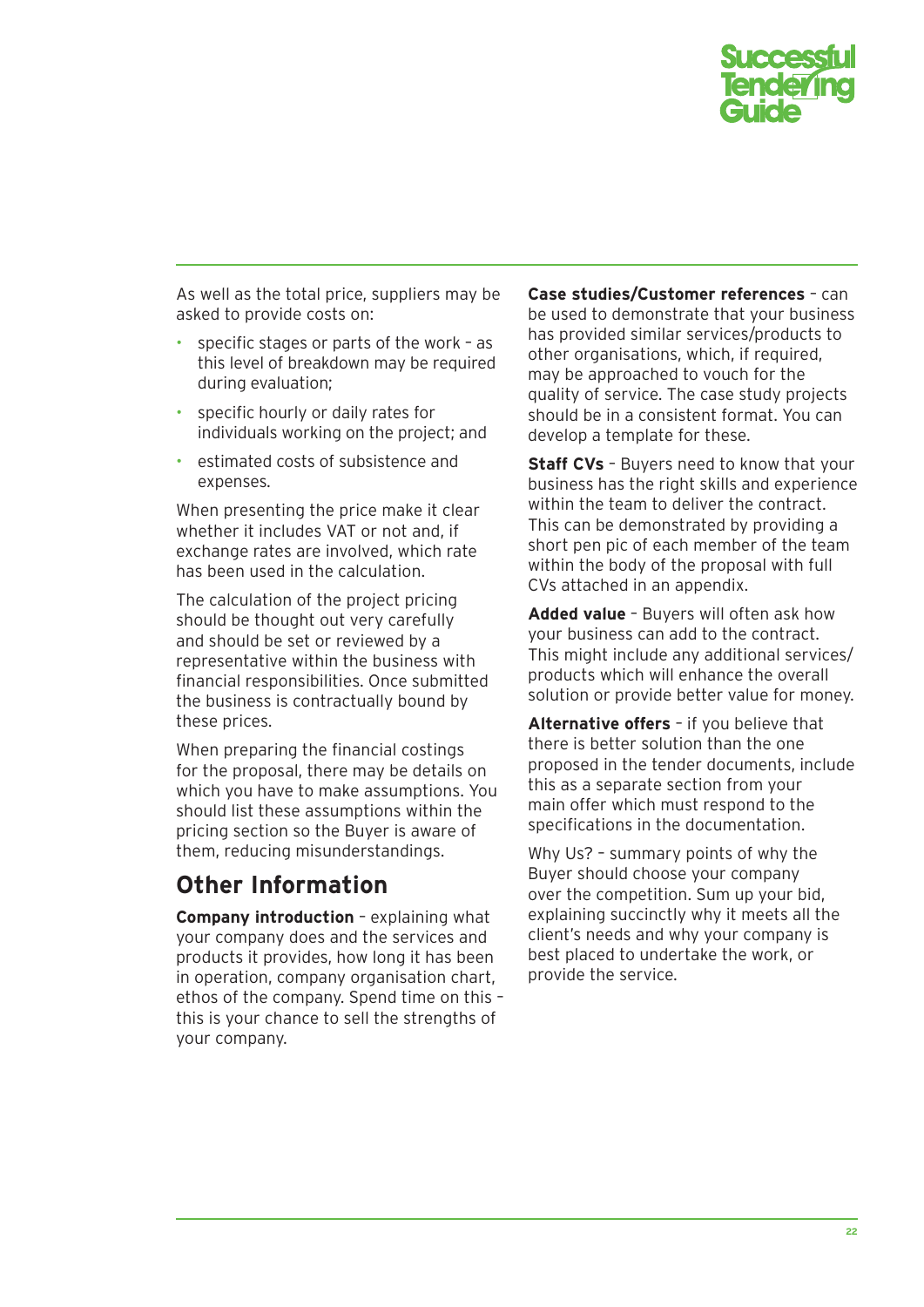These points should be a series of short statements consisting of one or two sentences, outlining:

- an endorsement which makes you stand out;
- an advantage over your competitors;
- a compelling argument; and
- a conclusive reason why the Buyer should select you.

#### **Examples**

- We are the only UK contractors that have done this type of work before.
- Our safety record within this industry has been recognised by five gold awards.
- Our manufacturing facilities and procedures demonstrate performance in excess of the ITT requirements.
- Our approach has been developed through many years' experience of working within the industry and includes a number of tried and tested alternative methods, should problems arise.

**Standards and policies** – most tenders require the supplier to adhere to industry standards, business laws and regulations. In order to demonstrate compliance, your business has to have certain standards, policy statements and certifications in place.

The following policies are commonly requested:

- Environmental Policy
- Sustainability Policy
- Fair Employment Policy
- Health & Safety Policy
- Certificates supporting technical capability
- Quality

If your business does not have the required standards and policies in place, you may have to think 'outside the box'. The reality is that many businesses are actually adhering to these standards and policies, and they are hidden within their normal operational procedures.

**Commercial sensitivity** – under the Freedom of Information Act 2000, any tenders or documents submitted and associated letters and emails are subject to the FOIA. A separate Freedom of Information form is often enclosed as part of the tender document pack. Mark clearly the sections which contain information you consider confidential and include a line to justify your selection and also state for how long the selected information is likely to remain confidential.

#### **Review Cycle and Sign Off**

It is vitally important to review your proposal at regular intervals during its preparation for content, sense, readability and flow. The nominated proofreader should ideally be someone who has not been directly involved in the tender preparation and can review it as if they were the Buyer.

Allow enough time in the tender timetable for review points and follow-on actions to be incorporated.

An appointed person within your business should sign off the tender. This person should be regularly informed of progress, the costs estimates and any identified risks.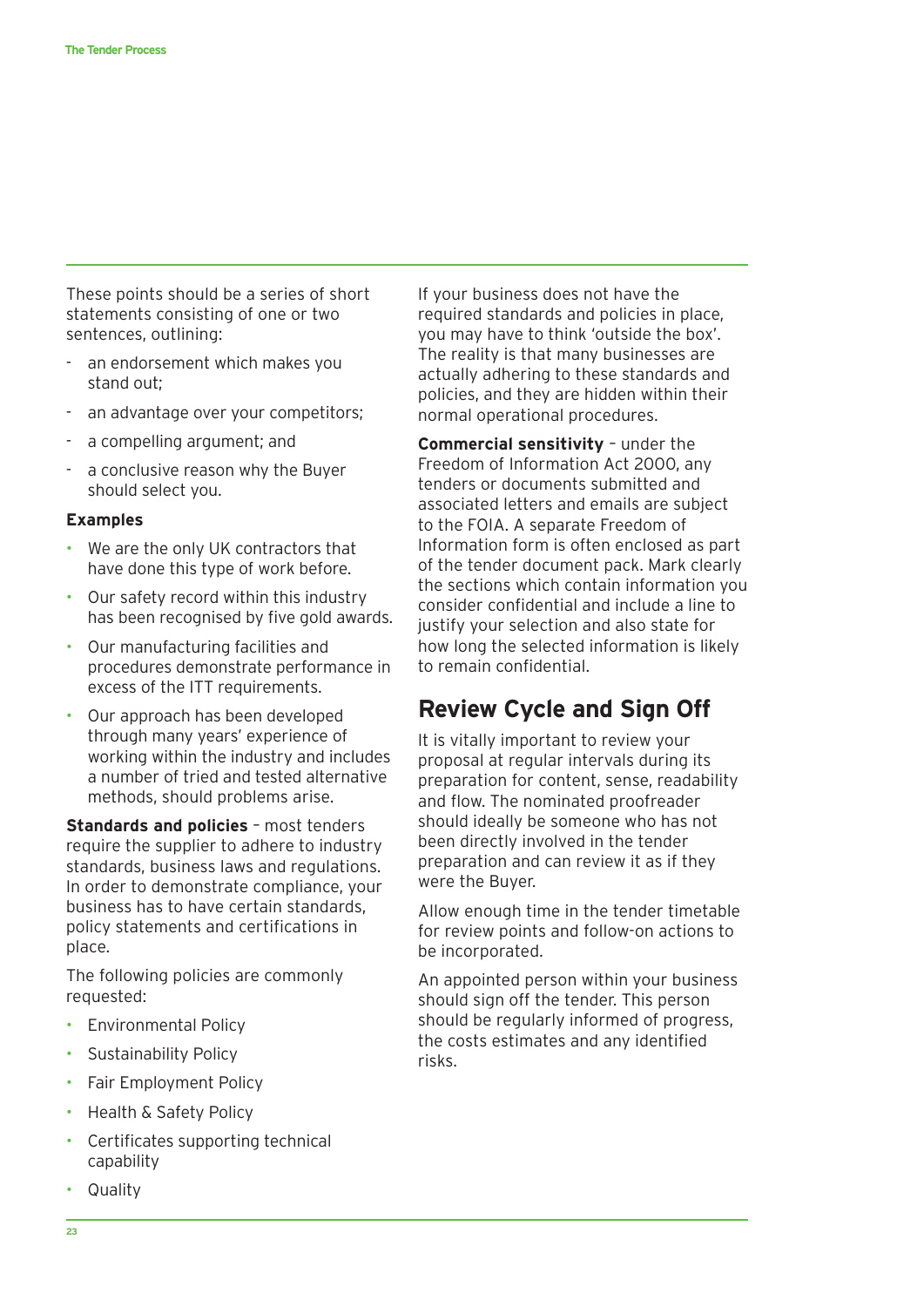

# **Submission**

When tendering you are always given a clear deadline by the Buyer for providing the required information and documents. This deadline is extremely important and missing it will simply mean that you will be disqualified.

In order to prevent such a disaster, do not leave things to the last minute. Plan the process well and make sure that you allow for all potential problems, such as ensuring all files are safely stored and backed up and printers are working and have a sufficient stock of ink or toner.

# **Submitting Hard Copy Tender Documentation**

If a hard copy proposal is required, it is vital to precisely follow the delivery instructions – where the tender should be sent, the number of copies required and any packaging instructions.

Often, Buyers will specify that the proposal documents be presented in an unmarked envelope containing no company identification such as company stamps or logo. Be careful if using a company franking machine that the franking machine does not contain the company name. Failure to comply with the correct packaging instructions will lead to disqualification of your company, without your tender response ever having been read.

Delivering the tender package may be as simple as driving to the Buyer's address to hand in the tender, or it could involve flying it to a different country. If local, the most dependable method of delivery is by using a member of the bid team to take the package personally to the delivery address. When left at the Buyer's office, always obtain an official signed receipt with the date and time of delivery recorded.

If the delivery address is outside your local area, use a reliable special delivery service or courier service which requires a signed receipt. Make sure you are aware of the delivery times required and always add a contingency margin. If delivering overseas, factor in plenty of time for the delivery, just in case.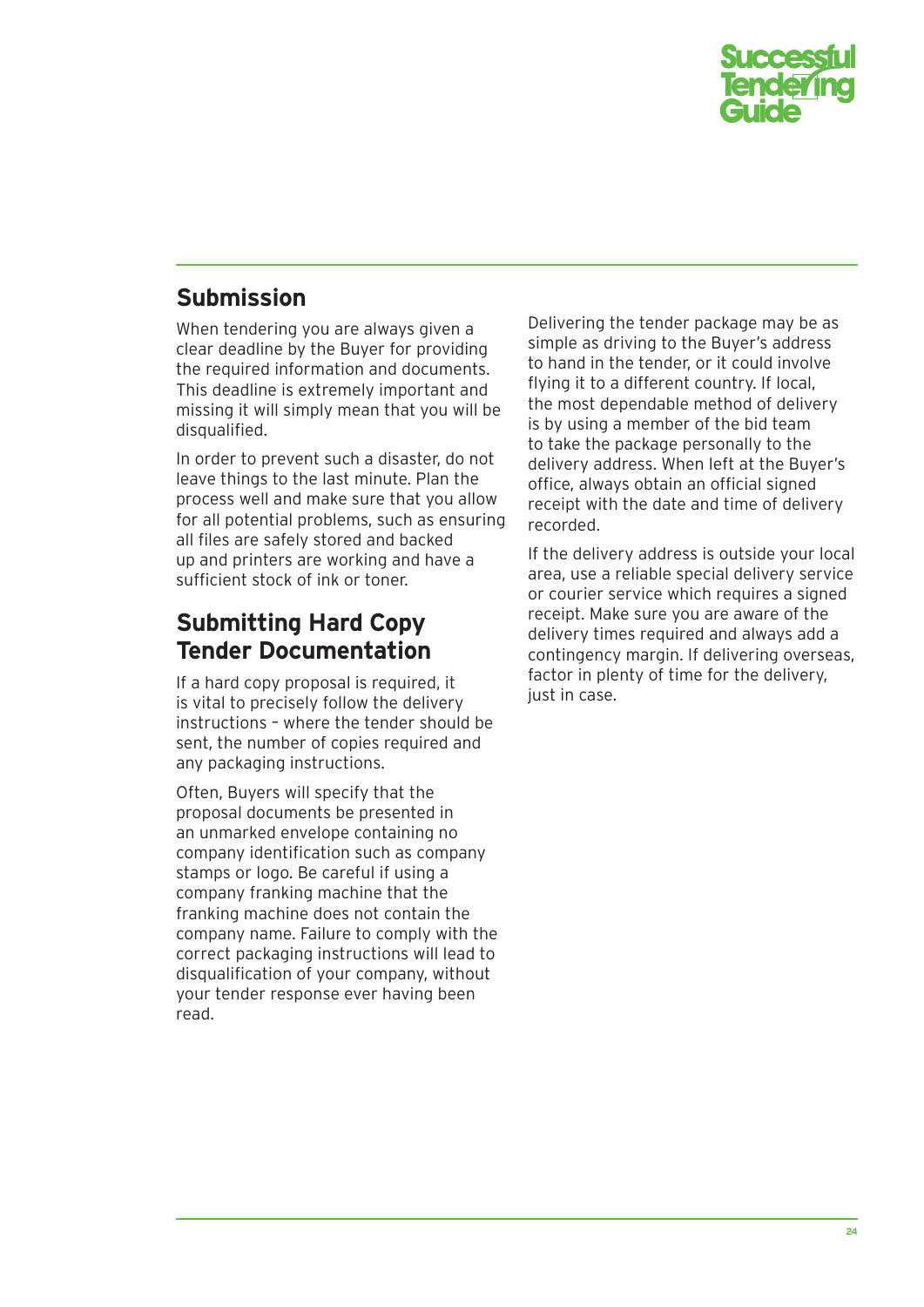# **Submitting Electronically**

Increasingly, more Buyers, particularly in the public sector, are requiring that suppliers submit their proposals electronically either by email or via a tendering portal.

Tendering portals enforce a rigid delivery structure on the submission, with much of the information being provided via yes/ no responses to specific questions, or free form information boxes, often restricted by a limit on the number of words allowed. Additional documents can be uploaded but are kept to a minimum. Buyers like the e-tendering method as it tends to keep responses consistent and to the point and as such easier to evaluate.

If you are submitting using a tender portal:

- Make sure you know how to use the system well ahead of the submission date.
- Check any word limitations.
- As larger documents take longer to upload, start with them first.
- Save, save and save again.
- Tender portals for security reasons usually time out after 15 minutes of being dormant. Make sure to hit save as soon as you have uploaded your latest documents.
- Keep checking that everything has been uploaded successfully.
- Don't forget to print/save a copy of your electronic submission for your records. Once the tender has been submitted to the Buyer, the supplier is often unable to access it again.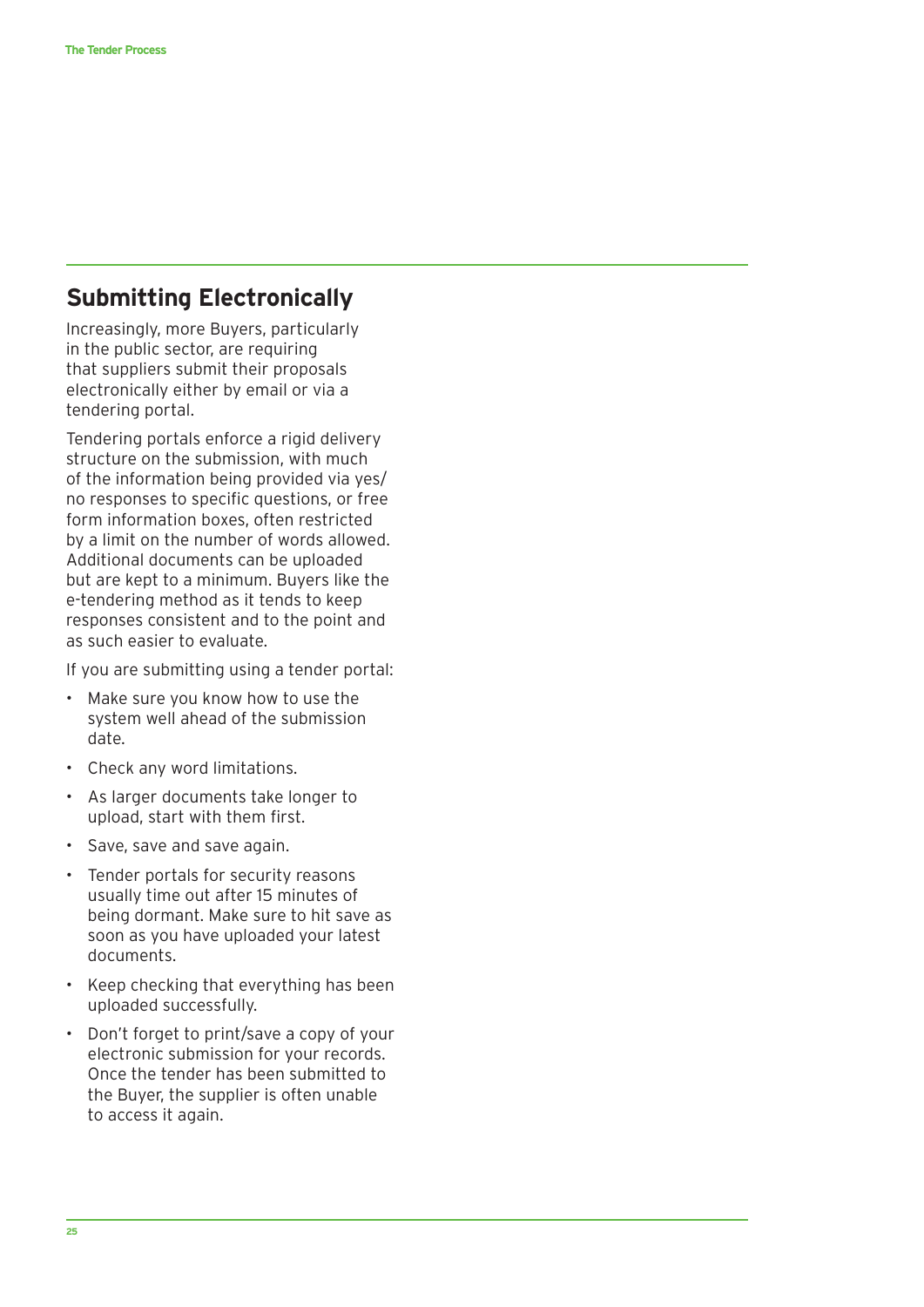

| <b>TENDER REGISTER</b> |                         |  |  |  |  |
|------------------------|-------------------------|--|--|--|--|
| Company:               | <b>Register Period:</b> |  |  |  |  |
| Managed By:            |                         |  |  |  |  |
| Tender sources: (list) |                         |  |  |  |  |
| Total No Bid:          | <b>Success Rate:</b>    |  |  |  |  |

| Date | Source | Tenderer | $\begin{array}{ll} \textbf{Contract} \end{array}$<br>Title | $\mathsf{Bid}/$<br>No Bid | Bid<br>Outcome | Value | $\begin{array}{lll} \textbf{Contract} \end{array}$<br>Period | Awarded<br>$\mathsf{to}$ | Actions |
|------|--------|----------|------------------------------------------------------------|---------------------------|----------------|-------|--------------------------------------------------------------|--------------------------|---------|
|      |        |          |                                                            |                           |                |       |                                                              |                          |         |
|      |        |          |                                                            |                           |                |       |                                                              |                          |         |
|      |        |          |                                                            |                           |                |       |                                                              |                          |         |
|      |        |          |                                                            |                           |                |       |                                                              |                          |         |
|      |        |          |                                                            |                           |                |       |                                                              |                          |         |
|      |        |          |                                                            |                           |                |       |                                                              |                          |         |
|      |        |          |                                                            |                           |                |       |                                                              |                          |         |
|      |        |          |                                                            |                           |                |       |                                                              |                          |         |
|      |        |          |                                                            |                           |                |       |                                                              |                          |         |
|      |        |          |                                                            |                           |                |       |                                                              |                          |         |
|      |        |          |                                                            |                           |                |       |                                                              |                          |         |
|      |        |          |                                                            |                           |                |       |                                                              |                          |         |
|      |        |          |                                                            |                           |                |       |                                                              |                          |         |
|      |        |          |                                                            |                           |                |       |                                                              |                          |         |
|      |        |          |                                                            |                           |                |       |                                                              |                          |         |
|      |        |          |                                                            |                           |                |       |                                                              |                          |         |
|      |        |          |                                                            |                           |                |       |                                                              |                          |         |
|      |        |          |                                                            |                           |                |       |                                                              |                          |         |
|      |        |          |                                                            |                           |                |       |                                                              |                          |         |
|      |        |          |                                                            |                           |                |       |                                                              |                          |         |
|      |        |          |                                                            |                           |                |       |                                                              |                          |         |
|      |        |          |                                                            |                           |                |       |                                                              |                          |         |
|      |        |          |                                                            |                           |                |       |                                                              |                          |         |
|      |        |          |                                                            |                           |                |       |                                                              |                          |         |
|      |        |          |                                                            |                           |                |       |                                                              |                          |         |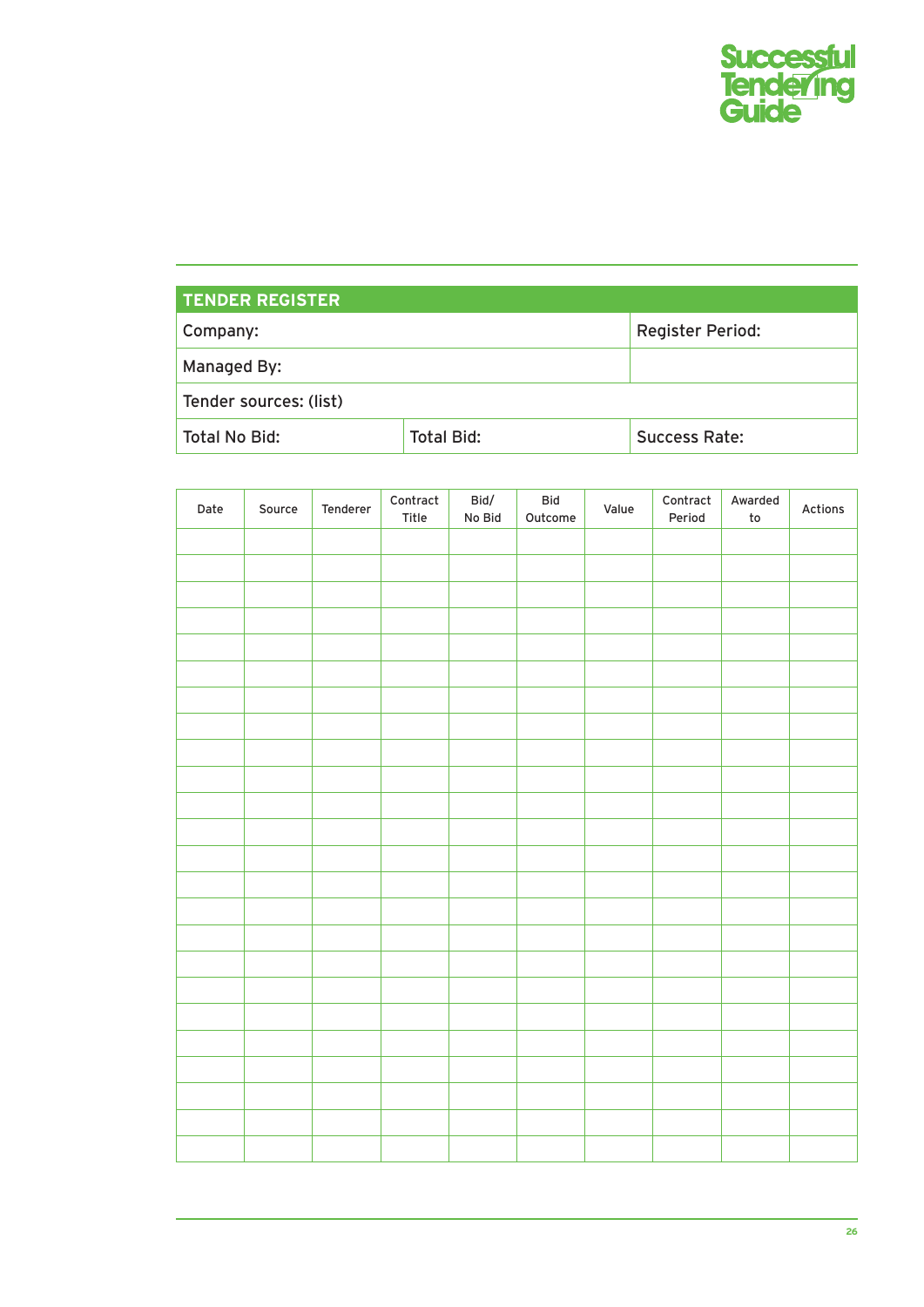# **Post submission**

**Although you've now submitted your tender… the work's not over yet!**

# **Tender Evaluation**

The tender documentation usually indicates the timescale involved in the awarding of the contract and contract start date.

Don't be surprised, however, if a deadline slips, it can happen.

Be patient, and avoid pestering the Buyer after the expected award date. This will not help you. Remember the Buyer will be adhering to their internal procurement processes which require them to notify the participants in writing immediately after the decision has been made, so do not worry that you will not be informed.

Depending on the complexity of the tender and number of applicants, the evaluation process can take time. But be assured that it will be undertaken in a very systematic and thorough way, ensuring that the best supplier is selected and that the unsuccessful applicants have a clear understanding of why they were unsuccessful.

# **Internal Debrief Meeting**

It is easy the ignore this step, as you are so often relieved just to have finished the proposal, but, it is important to be continuously improving the quality of your bids and processes to make the tendering process easier in the future. It is best to have this review before the contract is awarded as it will be uninfluenced by the outcome.

This is also an opportunity to thank the team – win or lose, they will have put a lot of hard work into the tender often under stressful time constrictions.

A tender closure form can be helpful. This details a number of key parameters and can be used to provide a thorough and consistent assessment. Actions can be documented on this form and signed off when completed. See tender register detailed earlier.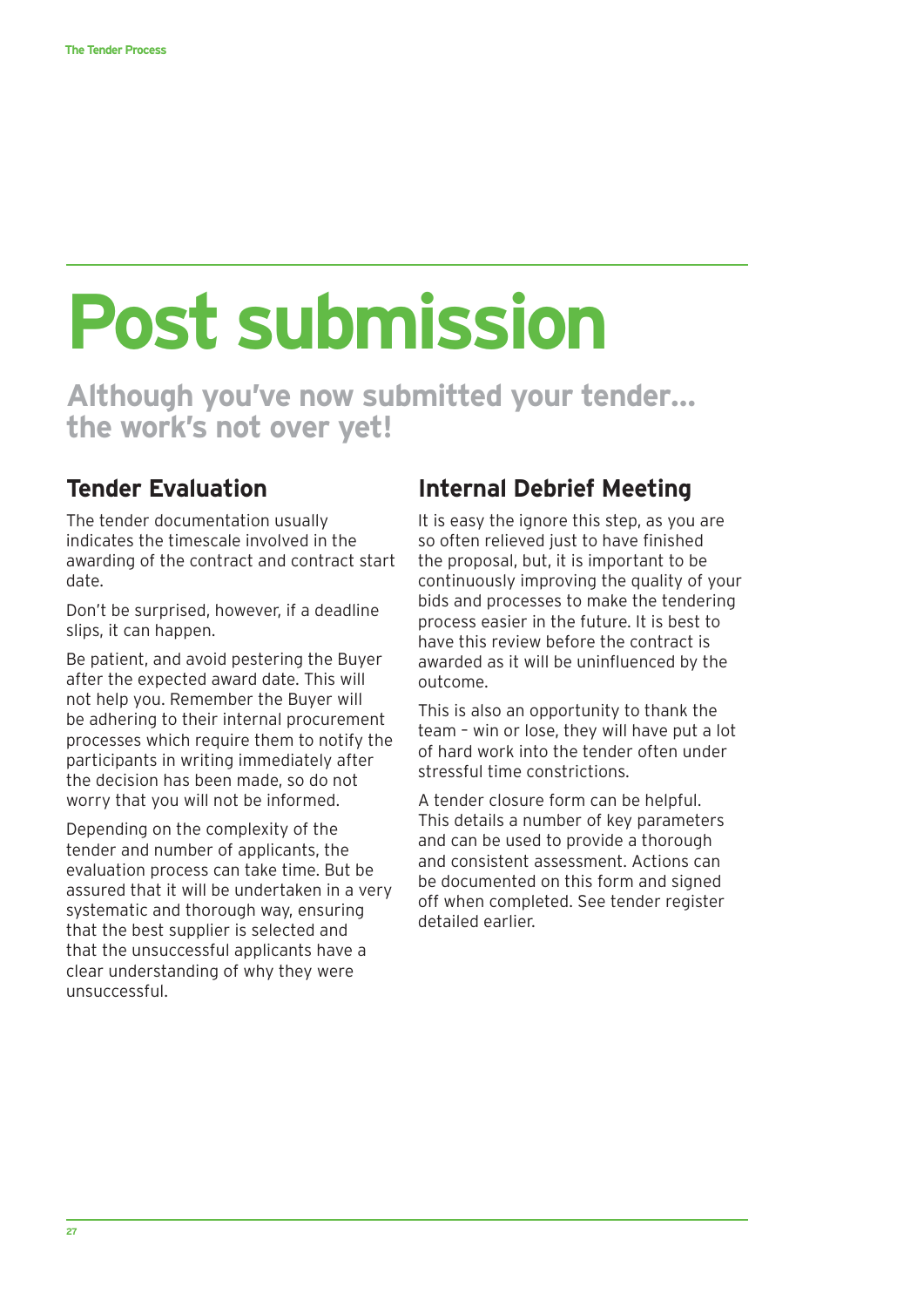

### **Presentations/Interviews/ Site Visits**

During the evaluation period, Buyers may ask to visit the supplier's premises, or for suppliers to attend an interview or to present their ideas. This is usually because they would like to meet the team, or inspect a product or operating environment.

The Buyer will usually provide a detailed agenda in advance stating what they would like to see and who they would like to meet and particular areas they would like the supplier to present or discuss.

Preparation is key. You should make sure that you have the right team available, that you are clear as to who is best positioned to talk about the various topic areas, and that there is a common consensus on the proposed solution and methodology within the team. Avoid any potential personality or technical clashes within the team – you need to be portraying the image of a united, professional organisation. Answers to potential questions should be rehearsed, to ensure that they can be fully and clearly explained.

If a formal presentation has been requested, nominate a presentation leader to develop the overall structure of the presentation, co-ordinate the content and contributions of the individual participants, organise the rehearsals and pre-presentation briefings, and on the day to manage the logistics of the presentation and introduce the members of the supplier team to the Buyer.

During presentation rehearsals, ask at least one member of the team to play the role of the Buyer, ensuring all areas are covered in a clear and consistent way and that the presentation team are working well together.

#### **Key Considerations**

- Keep the presentation precise using the bid executive summary as a guide.
- The sub-headings outlined in the summary should be presented as the main presentation topics and presented in a logical order.
- Do not cut and paste text directly from the tender documentation – provide the main points as bullets and talk around them.
- Remember you cannot introduce new ideas into the presentation, however, you may expand on areas that were included within the tender.
- Allow time for questions after each presentation topic. The Buyer may prefer to wait to the end or they may prefer to pause after each topic.
- Presentations should not be delivered necessarily by a sales person, but by the delivery team. The evaluation team will understand that making presentations may not be something the team do regularly.
- Prepare a good final statement, which should focus on the messages that are at the centre of your proposal – leave the Buyer with a lasting impression.
- Print a copy of the presentation as an aid to the Buyer and as something which can be taken away. This also can be used as a back-up should there be any technical hitches!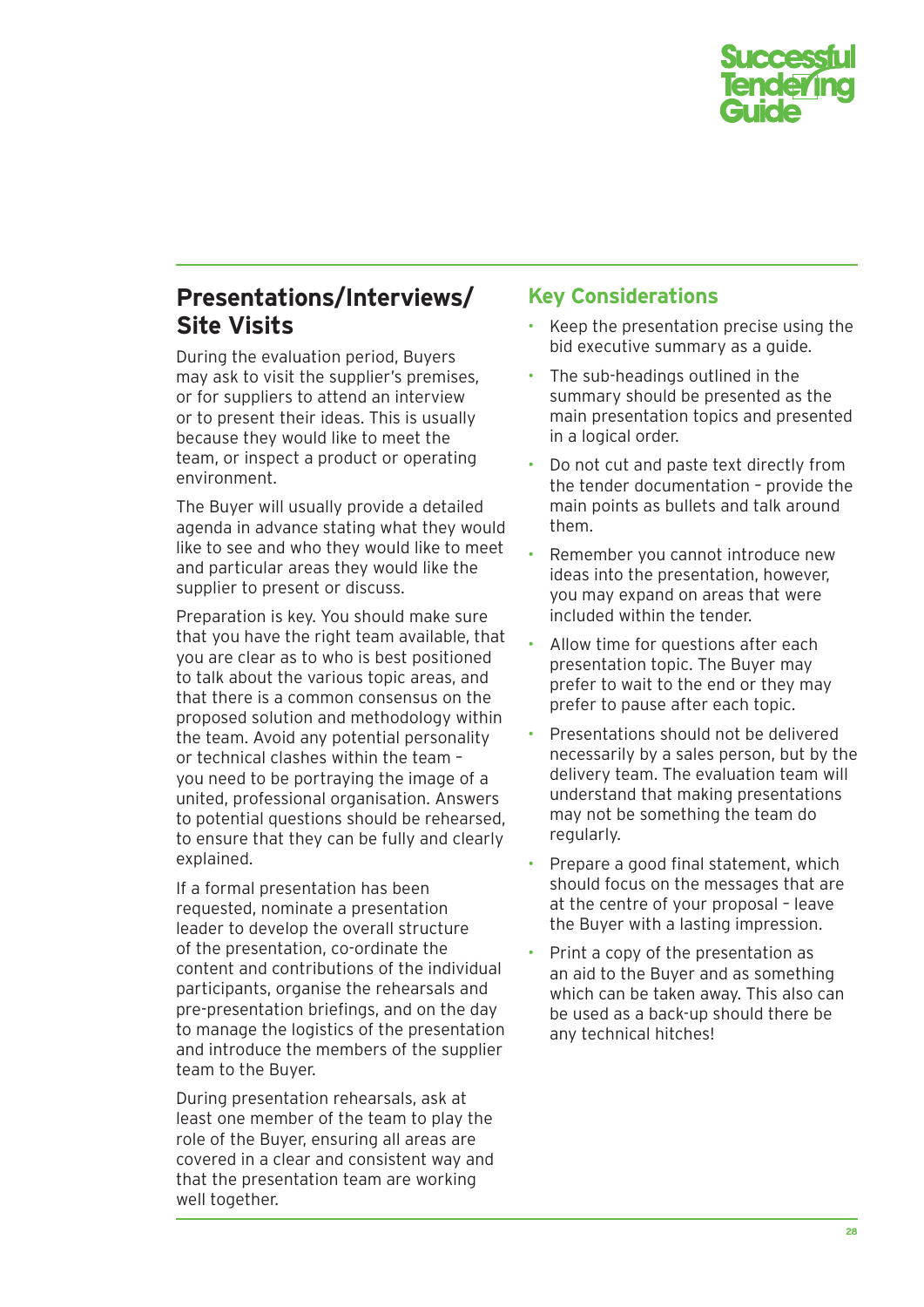If the Buyer has requested a site visit, ensure that all areas of your site are well presented – clean, tidy and well-organised. If the Buyer is there to inspect certain equipment or facilities, test everything beforehand to ensure that everything is functioning correctly. Think about all legislative standards and requirements, for example, health and safety certificates and procedures, certifications etc. and make sure that the right systems and paperwork are in place and up to date and can be shown to the Buyer.

The Buyer, as well as being able to meet key staff through a site visit, will be looking for evidence that what you have described in your tender document is actually happening on a day-to-day basis, and that the environment portrays the image of a professional organisation which they are happy to do business with.

Procurement is about a long-term relationship between the Buyer and supplier and face-to-face meetings via an interview or presentation is a way of evaluating if you can work together and for the Buyer to be able to judge the professionalism and quality of the people who will be involved on the project.

#### **Evaluation Feedback**

Suppliers will receive notification of the contract award by letter.

Following notification, it is possible to obtain evaluation feedback from the Buyer. You can request this in written form, or via a face-to-face meeting or telephone call.

Whether you have been successful or unsuccessful, obtaining constructive feedback from the Buyer is an important opportunity to get information about how you can improve your performance in the future. If practical, and agreed to by the Buyer, it is best to meet the Buyer face-toface as this gives more of an opportunity for you to ask questions and to potentially build a relationship for the future.

The feedback process can also help the Buyer, as it allows you to bring to their attention any problems or unclear areas that may have arisen during the procurement process which they can feed back into their processes.

The post-evaluation information provided by the Buyer usually takes the form of a table detailing under each criterion your score and the maximum score awarded. Comments are also provided against each criterion providing you with useful areas for improvement.

Finally, your overall score will be provided, the score of the supplier that has been awarded the contract and the position you were placed in the final scoring.